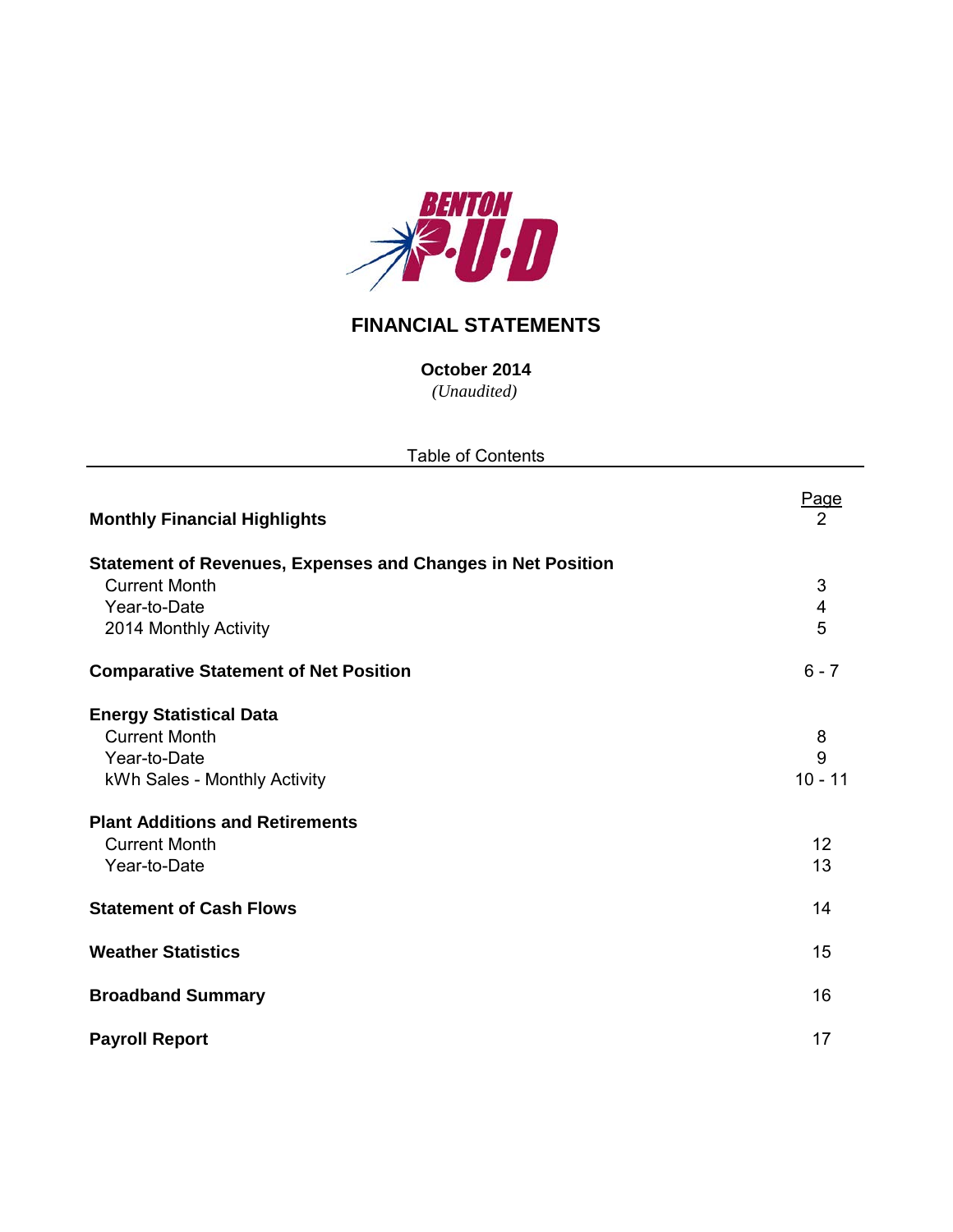

## *Financial Highlights October 2014*



Financial highlights for the month of October:

- 
- $\triangleright$  District operations resulted in a decrease in net position of \$800,000 for the month.<br> $\triangleright$  The average temperature of 58.7° was 5.6° above normal. Heating degree days w The average temperature of 58.7° was 5.6° above normal. Heating degree days were 66% below last year.<br>
Total retail kWh billed during October was up 9% from last year and 14% above the amended budget.

 $\triangleright$  Total retail kWh billed during October was up 9% from last year and 14% above the amended budget.<br> $\triangleright$  Net power supply costs were \$5.8 million for the month with sales for resale - energy of \$2.0M and an

- Net power supply costs were \$5.8 million for the month with sales for resale energy of \$2.0M and an average price of \$40 per MWh.<br>  $\geq 0$  October's non-power operating costs of \$1.8 million before taxes and depreciatio
- October's non-power operating costs of \$1.8 million before taxes and depreciation were even with the amended budget.
- Capital additions were \$500,000 for the month.

|                                                                                                                                    | (in thousands of dollars) |            |         |           |            |         |          |           |            |          |            |            |                  |                                 |
|------------------------------------------------------------------------------------------------------------------------------------|---------------------------|------------|---------|-----------|------------|---------|----------|-----------|------------|----------|------------|------------|------------------|---------------------------------|
| <b>Change in Net Position</b>                                                                                                      | Jan                       | Feb        | Mar     | Apr       | <b>May</b> | Jun     | Jul      | Aug $(1)$ | <b>Sep</b> | Oct      | <b>Nov</b> | <b>Dec</b> | <b>Total YTD</b> | <b>Amended</b><br><b>Budget</b> |
| Actual                                                                                                                             | \$257                     | (\$318)    | \$204   | (\$875)   | $($ \$65)  | \$1,486 | \$2,757  | \$767     | (\$1.070)  | (\$828)  |            |            | \$2,315          |                                 |
| <b>Budget</b>                                                                                                                      | \$148                     | $($ \$107) | (\$355) | (\$1,635) | \$150      | \$586   | \$706    | \$3,745   | (S676)     | (S1.606) |            |            | \$957            | \$3,270                         |
| (1) The cumulative YTD impact of budget amendments approved at the August 26 Commission meeting are reflected in the August report |                           |            |         |           |            |         |          |           |            |          |            |            |                  |                                 |
| <b>Net Power Costs</b>                                                                                                             | Jan                       | Feb        | Mar     | Apr       | May        | Jun     | Jul      | Aug       | Sep        | Oct      | <b>Nov</b> | <b>Dec</b> | Total            | <b>Amended</b><br><b>Budget</b> |
| Power Supply Costs                                                                                                                 | \$8,358                   | \$9,525    | \$7,916 | \$7,918   | \$6,897    | \$7,234 | \$8,783  | \$9,864   | \$9,118    | \$7,809  |            |            | \$83,422         | \$96,165                        |
| Less: Sales for Resale                                                                                                             | (2, 289)                  | (2,003)    | (2,743) | (2, 143)  | (1, 442)   | (970)   | (1, 179) | (2,310)   | (2, 333)   | (2,038)  |            |            | (19, 452)        | (22, 774)                       |
| <b>Net Power Costs</b>                                                                                                             | \$6,069                   | \$7,521    | \$5,173 | \$5,775   | \$5,455    | \$6,264 | \$7,603  | \$7,554   | \$6,785    | \$5,771  |            |            | \$63,969         | \$73,391                        |
|                                                                                                                                    |                           |            |         |           |            |         |          |           |            |          |            |            |                  |                                 |
| <b>Net Capital Costs</b>                                                                                                           | Jan                       | Feb        | Mar     | Apr       | <b>May</b> | Jun     | Jul      | Aug       | <b>Sep</b> | Oct      | <b>Nov</b> | <b>Dec</b> | <b>Total</b>     | <b>Amended</b><br><b>Budget</b> |
| <b>Capital Expenditures</b>                                                                                                        | \$640                     | \$672      | \$1.169 | \$927     | \$1,063    | \$951   | \$2,952  | \$1,118   | \$1,017    | \$488    |            |            | \$10,996         | \$16,184                        |
| Less: Capital Contributions                                                                                                        | (21)                      | (42)       | (113)   | (129)     | (44)       | (198)   | (2,088)  | (200)     | (640)      | (145)    |            |            | (3,622)          | (3,231)                         |
| <b>Net Capital Costs</b>                                                                                                           | \$618                     | \$630      | \$1,056 | \$798     | \$1,019    | \$753   | \$864    | \$919     | \$376      | \$343    |            |            | \$7,375          | \$12,953                        |
|                                                                                                                                    |                           |            |         |           |            |         |          |           |            |          |            |            |                  |                                 |
| <b>Load Statistics</b>                                                                                                             | Jan                       | Feb        | Mar     | Apr       | <b>May</b> | Jun     | Jul      | Aug       | <b>Sep</b> | Oct      | <b>Nov</b> | <b>Dec</b> | <b>Total</b>     | <b>Amended</b><br><b>Budget</b> |
| - Retail Sales Billed<br>aMW                                                                                                       | 194                       | 207        | 161     | 185       | 210        | 265     | 284      | 255       | 199        | 162      |            |            | 212              | 196                             |
| aMW - Sales for Resale                                                                                                             | 75                        | 42         | 151     | 120       | 91         | 68      | 48       | 75        | 75         | 66       |            |            | 81               | 39                              |









| <b>Current Ratio</b>                    | 4.17:1 |
|-----------------------------------------|--------|
| Debt Service Coverage (2011 actual)     | 4.03   |
| Debt Service Coverage (2012 actual)     | 3.60   |
| Debt Service Coverage (2013 actual)     | 3.06   |
| Debt Service Coverage (2014 projection) | 3.04   |
| (includes capital contributions)        |        |

| <b>Other Statistics</b>                 |    |        |         |  |  |  |  |  |  |  |
|-----------------------------------------|----|--------|---------|--|--|--|--|--|--|--|
| Unrestricted Undesignated Reserves      | \$ | 36.7   | million |  |  |  |  |  |  |  |
| Rate Stabilization Account (designated) | \$ | 7.5    | million |  |  |  |  |  |  |  |
| Debt Service Reserve Fund (designated)  | \$ | 4.0    | million |  |  |  |  |  |  |  |
| Bond Principal & Interest (restricted)  | \$ | ۰      | million |  |  |  |  |  |  |  |
| <b>Net Utility Plant</b>                | \$ | 122.8  | million |  |  |  |  |  |  |  |
| Long-Term Debt                          | \$ | 57.3   | million |  |  |  |  |  |  |  |
| <b>Active Service Agreements</b>        |    | 50.220 |         |  |  |  |  |  |  |  |
| Non-Contingent Employees                |    | 147.25 |         |  |  |  |  |  |  |  |
| Contingent YTD FTE's                    |    | 2.59   |         |  |  |  |  |  |  |  |
|                                         |    |        |         |  |  |  |  |  |  |  |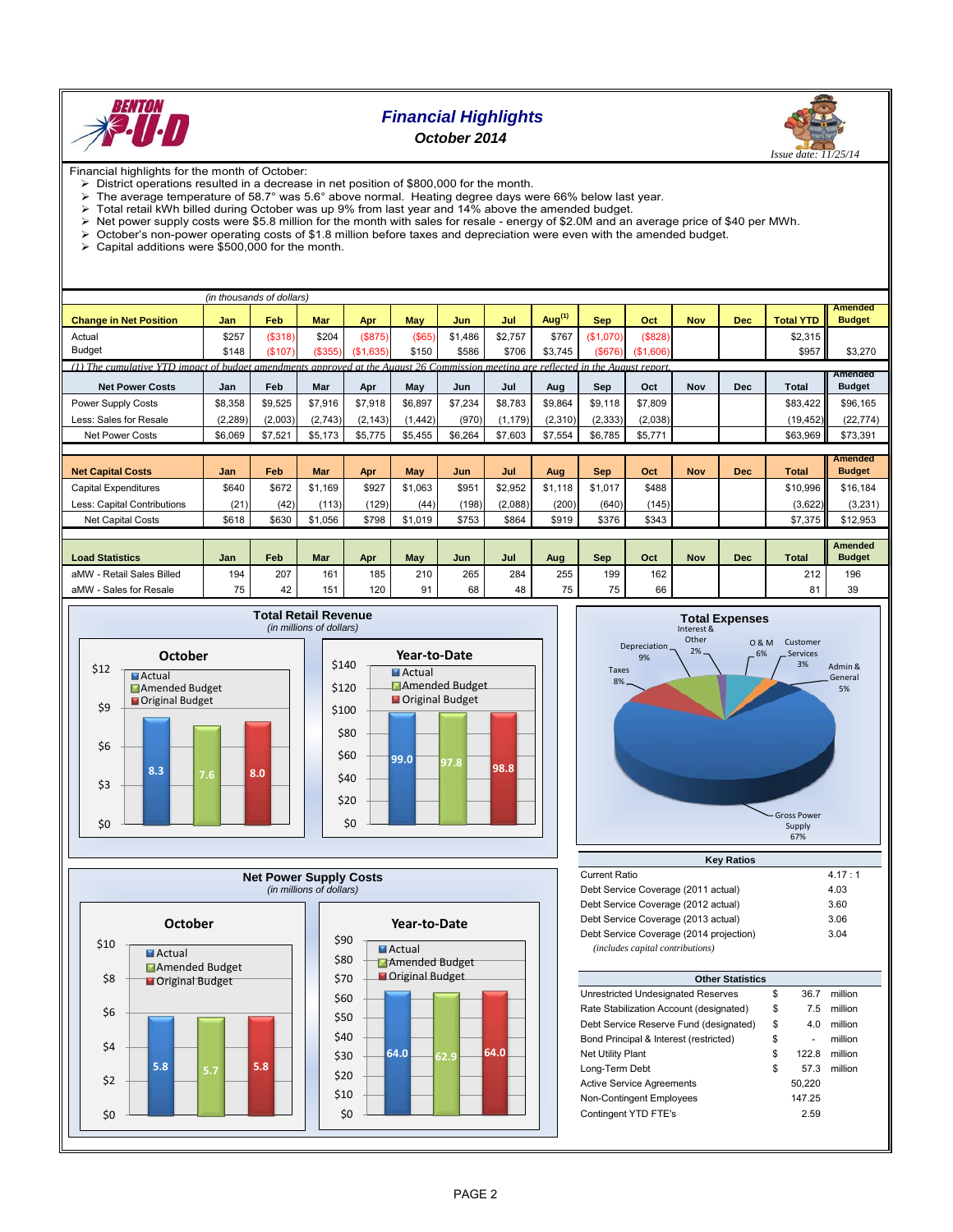#### **PUBLIC UTILITY DISTRICT NO.1 OF BENTON COUNTY STATEMENT OF REVENUES, EXPENSES, AND CHANGE IN NET POSITION CURRENT MONTH**

|                                                                              | 10/31/2014<br>10/31/2013 |                                 |                          |               |                          |
|------------------------------------------------------------------------------|--------------------------|---------------------------------|--------------------------|---------------|--------------------------|
|                                                                              | <b>ACTUAL</b>            | <b>AMENDED</b><br><b>BUDGET</b> | <b>PCT</b><br><b>VAR</b> | <b>ACTUAL</b> | <b>PCT</b><br><b>VAR</b> |
| <b>OPERATING REVENUES</b>                                                    |                          |                                 |                          |               |                          |
| Energy Sales - Retail                                                        | \$8,299,187              | \$7,640,736                     | 9%                       | \$8,109,034   | 2%                       |
| <b>Energy Sales for Resale</b>                                               | 1,980,310                | 2,122,808                       | $-7%$                    | 1,299,526     | 52%                      |
| Transmission of Power for Others                                             | 57,910                   | 41,667                          | 39%                      | 54,655        | 6%                       |
| <b>Broadband Revenue</b>                                                     | 173,490                  | 182,017                         | $-5%$                    | 167,780       | 3%                       |
| <b>Other Revenue</b>                                                         | 84,847                   | 84,862                          | 0%                       | 103,545       | $-18%$                   |
| <b>TOTAL OPERATING REVENUES</b>                                              | 10,595,744               | 10,072,090                      | 5%                       | 9,734,540     | 9%                       |
| <b>OPERATING EXPENSES</b>                                                    |                          |                                 |                          |               |                          |
| <b>Purchased Power</b>                                                       | 6,888,158                | 6,873,437                       | 0%                       | 6,297,418     | 9%                       |
| <b>Purchased Transmission &amp; Ancillary Services</b>                       | 961,069                  | 1,040,724                       | $-8%$                    | 1,035,071     | $-7%$                    |
| <b>Conservation Program</b>                                                  | (39, 767)                | (18, 899)                       | 110%                     | (25, 464)     | 56%                      |
| <b>Total Power Supply</b>                                                    | 7,809,461                | 7,895,262                       | $-1%$                    | 7,307,025     | 7%                       |
| Transmission Operation & Maintenance                                         | 6,260                    | 4,800                           | 30%                      | 1,754         | 257%                     |
| Distribution Operation & Maintenance                                         | 824,805                  | 776,417                         | 6%                       | 760,234       | 8%                       |
| <b>Broadband Expense</b>                                                     | 48.707                   | 90,111                          | $-46%$                   | 87,584        | $-44%$                   |
| Customer Accounting, Collection & Information                                | 331,442                  | 356,713                         | $-7%$                    | 316,417       | 5%                       |
| Administrative & General                                                     | 558,752                  | 539,131                         | 4%                       | 526,806       | 6%                       |
| Subtotal before Taxes & Depreciation                                         | 1,769,966                | 1,767,173                       | 0%                       | 1,692,794     | 5%                       |
| Taxes                                                                        | 874,557                  | 875,332                         | 0%                       | 856,413       | 2%                       |
| Depreciation & Amortization                                                  | 1,015,996                | 1,100,750                       | $-8%$                    | 1,059,286     | $-4%$                    |
| <b>Total Other Operating Expenses</b>                                        | 3,660,519                | 3,743,255                       | $-2%$                    | 3,608,494     | 1%                       |
| <b>TOTAL OPERATING EXPENSES</b>                                              | 11,469,979               | 11,638,517                      | $-1%$                    | 10,915,519    | 5%                       |
| <b>OPERATING INCOME (LOSS)</b>                                               | (874, 236)               | (1,566,426)                     | -44%                     | (1, 180, 980) | $-26%$                   |
| <b>NONOPERATING REVENUES &amp; EXPENSES</b>                                  |                          |                                 |                          |               |                          |
| Interest Income                                                              | 23,382                   | 20.833                          | 12%                      | 13,319        | 76%                      |
| Other Income                                                                 | 23,231                   | 31,339                          | $-26%$                   | 32,562        | $-29%$                   |
| Other Expense                                                                |                          |                                 | n/a                      |               | n/a                      |
| <b>Interest Expense</b>                                                      | (245, 885)               | (230, 316)                      | 7%                       | (251, 260)    | $-2%$                    |
| Debt Discount/Premium Amortization & Loss on Defeased Debt                   | 37,227                   | 37,227                          | 0%                       | 38,402        | $-3%$                    |
| MtM Gain/(Loss) on Investments<br>Loss in Joint Ventures/Special Assessments | 62,873                   |                                 | n/a<br>n/a               |               | n/a<br>n/a               |
|                                                                              |                          |                                 |                          |               |                          |
| <b>TOTAL NONOPERATING REVENUES &amp; EXPENSES</b>                            | (99, 171)                | (140, 917)                      | 30%                      | (166, 977)    | $-41%$                   |
| INCOME (LOSS) BEFORE CAPITAL CONTRIBUTIONS                                   | (973, 407)               | (1,707,343)                     | -43%                     | (1, 347, 956) | $-28%$                   |
| <b>CAPITAL CONTRIBUTIONS</b>                                                 | 145,038                  | 101,246                         | 43%                      | 212,417       | -32%                     |
| <b>CHANGE IN NET POSITION</b>                                                | ( \$828, 369)            | (\$1,606,097)                   | $-48%$                   | (\$1,135,539) | $-27%$                   |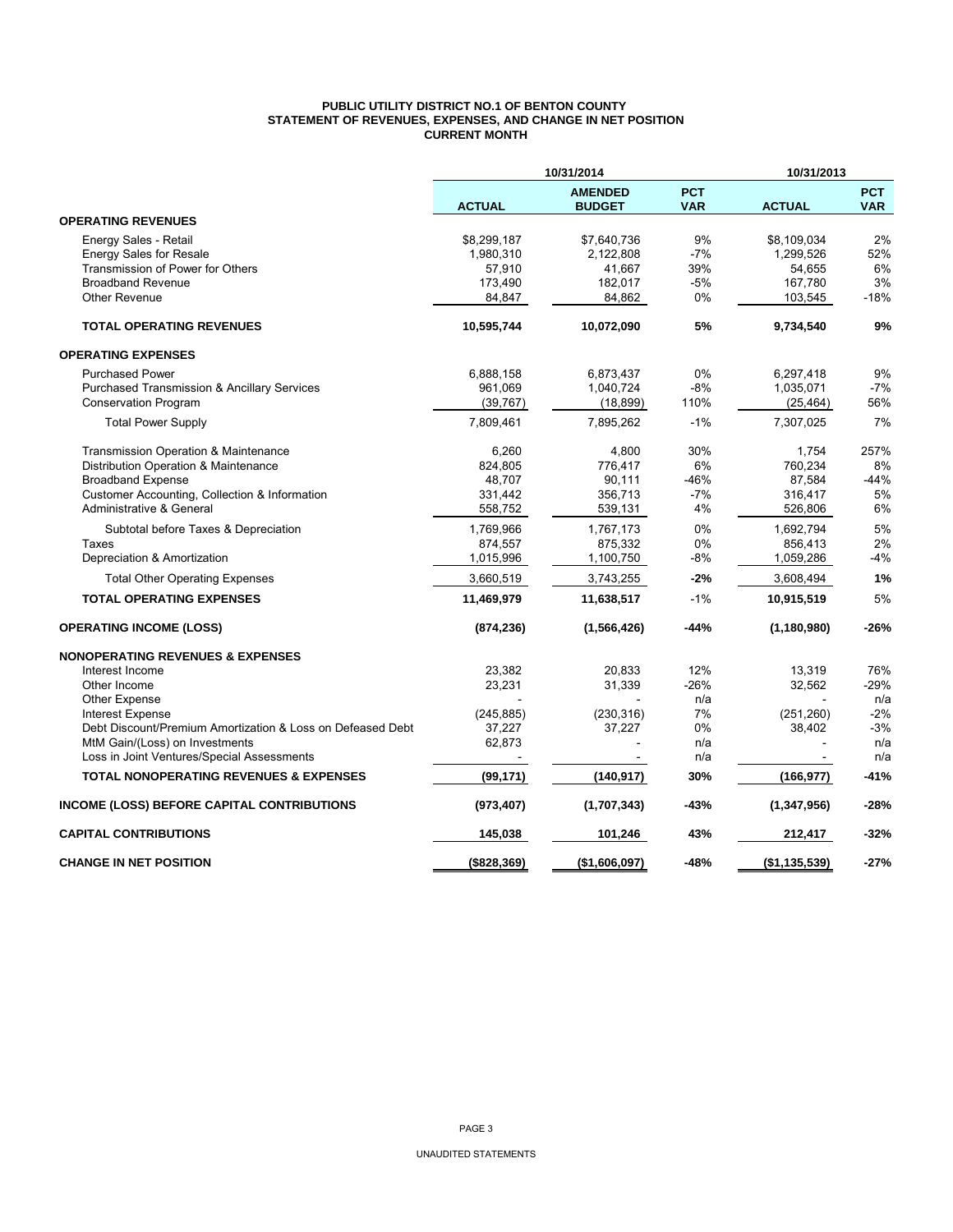### **PUBLIC UTILITY DISTRICT NO.1 OF BENTON COUNTY STATEMENT OF REVENUES, EXPENSES, AND CHANGE IN NET POSITION YEAR TO DATE**

|                                                            | 10/31/2014    |                                 |                          | 10/31/2013    |                          |  |
|------------------------------------------------------------|---------------|---------------------------------|--------------------------|---------------|--------------------------|--|
|                                                            | <b>ACTUAL</b> | <b>AMENDED</b><br><b>BUDGET</b> | <b>PCT</b><br><b>VAR</b> | <b>ACTUAL</b> | <b>PCT</b><br><b>VAR</b> |  |
| <b>OPERATING REVENUES</b>                                  |               |                                 |                          |               |                          |  |
| Energy Sales - Retail                                      | \$98,987,087  | \$97,843,138                    | 1%                       | \$94,778,048  | 4%                       |  |
| <b>Energy Sales for Resale</b>                             | 18,959,861    | 17,363,211                      | 9%                       | 15,129,439    | 25%                      |  |
| Transmission of Power for Others                           | 492,484       | 471,469                         | 4%                       | 604,665       | $-19%$                   |  |
| <b>Broadband Revenue</b>                                   | 1,840,829     | 1,791,622                       | 3%                       | 1,650,156     | 12%                      |  |
| <b>Other Revenue</b>                                       | 1,294,418     | 1,259,970                       | 3%                       | 1,168,334     | 11%                      |  |
| <b>TOTAL OPERATING REVENUES</b>                            | 121,574,678   | 118,729,410                     | 2%                       | 113,330,641   | 7%                       |  |
| <b>OPERATING EXPENSES</b>                                  |               |                                 |                          |               |                          |  |
| <b>Purchased Power</b>                                     | 72,314,193    | 69,925,314                      | 3%                       | 64,982,716    | 11%                      |  |
| Purchased Transmission & Ancillary Services                | 10,770,439    | 10,788,620                      | 0%                       | 9,763,478     | 10%                      |  |
| <b>Conservation Program</b>                                | 337,185       | 37,797                          | n/a                      | 1,127,191     | -70%                     |  |
| <b>Total Power Supply</b>                                  | 83,421,817    | 80,751,731                      | 3%                       | 75,873,384    | 10%                      |  |
| Transmission Operation & Maintenance                       | 46,179        | 47,997                          | $-4%$                    | 65,856        | $-30%$                   |  |
| Distribution Operation & Maintenance                       | 6,997,602     | 7,240,017                       | $-3%$                    | 6,633,655     | 5%                       |  |
| <b>Broadband Expense</b>                                   | 870,660       | 898,474                         | $-3%$                    | 721,470       | 21%                      |  |
| Customer Accounting, Collection & Information              | 3,139,766     | 3,406,793                       | $-8%$                    | 3,179,490     | $-1%$                    |  |
| Administrative & General                                   | 5,758,200     | 5,457,766                       | 6%                       | 5,319,894     | 8%                       |  |
| Subtotal before Taxes & Depreciation                       | 16,812,406    | 17,051,047                      | $-1%$                    | 15,920,365    | 6%                       |  |
| Taxes                                                      | 10,456,746    | 10,651,706                      | $-2%$                    | 10,099,857    | 4%                       |  |
| Depreciation & Amortization                                | 10,861,876    | 11,007,500                      | $-1%$                    | 10,537,672    | 3%                       |  |
| <b>Total Other Operating Expenses</b>                      | 38,131,028    | 38,710,253                      | $-1%$                    | 36,557,893    | 4%                       |  |
| <b>TOTAL OPERATING EXPENSES</b>                            | 121,552,845   | 119,461,984                     | 2%                       | 112,431,277   | 8%                       |  |
| <b>OPERATING INCOME (LOSS)</b>                             | 21,833        | (732, 574)                      | $-103%$                  | 899,364       | -98%                     |  |
| <b>NONOPERATING REVENUES &amp; EXPENSES</b>                |               |                                 |                          |               |                          |  |
| Interest Income                                            | 383,362       | 208,330                         | 84%                      | 194,322       | 97%                      |  |
| Other Income                                               | 313,718       | 313,390                         | 0%                       | 311,454       | 1%                       |  |
| <b>Other Expense</b>                                       |               |                                 | n/a                      |               | n/a                      |  |
| <b>Interest Expense</b>                                    | (2,387,839)   | (2,332,653)                     | 2%                       | (2,432,754)   | $-2%$                    |  |
| Debt Discount/Premium Amortization & Loss on Defeased Debt | 372,273       | 372,275                         | 0%                       | 384,022       | $-3%$                    |  |
| MtM Gain/(Loss) on Investments                             | (9,633)       |                                 | n/a                      |               | n/a                      |  |
| Loss in Joint Ventures/Special Assessments                 |               |                                 | n/a                      |               | n/a                      |  |
| <b>TOTAL NONOPERATING REVENUES &amp; EXPENSES</b>          | (1,328,119)   | (1,438,658)                     | $-8%$                    | (1,542,956)   | $-14%$                   |  |
| <b>INCOME (LOSS) BEFORE CAPITAL CONTRIBUTIONS</b>          | (1,306,286)   | (2, 171, 232)                   | -40%                     | (643, 591)    | 103%                     |  |
| <b>CAPITAL CONTRIBUTIONS</b>                               | 3,621,560     | 3,127,813                       | 16%                      | 2,207,862     | 64%                      |  |
| <b>CHANGE IN NET POSITION</b>                              | 2,315,274     | 956,581                         | 142%                     | 1,564,271     | 48%                      |  |
| TOTAL NET POSITION, BEGINNING OF YEAR                      | 126,880,031   | 124,160,145                     | 2%                       | 124,160,145   | 2%                       |  |
| TOTAL NET POSITION, END OF YEAR                            | \$129,195,305 | \$125,116,726                   | 3%                       | \$125,724,416 | 3%                       |  |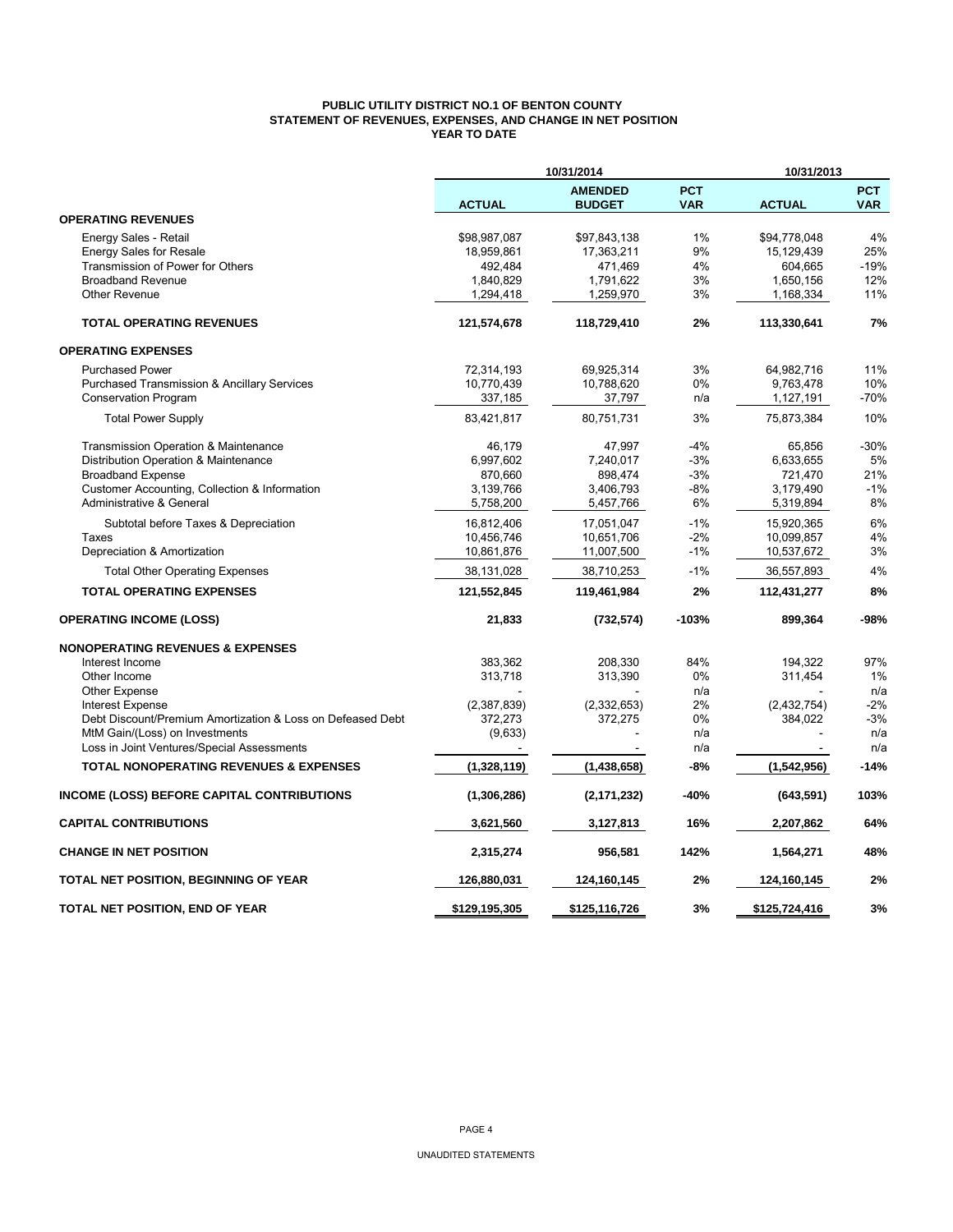#### **PUBLIC UTILITY DISTRICT NO. 1 OF BENTON COUNTY STATEMENT OF REVENUES, EXPENSES, AND CHANGE IN NET POSITION 2014 MONTHLY ACTIVITY**

|                                                        | January     | February                 | <b>March</b> | <b>April</b>             | May                      | June         | July                      | August     | September     | October     | <b>November</b> | December | <b>Total</b>  |
|--------------------------------------------------------|-------------|--------------------------|--------------|--------------------------|--------------------------|--------------|---------------------------|------------|---------------|-------------|-----------------|----------|---------------|
| <b>OPERATING REVENUES</b>                              |             |                          |              |                          |                          |              |                           |            |               |             |                 |          |               |
| Energy Sales - Retail                                  | \$9,570,658 | \$10.756.933             | \$9.226.432  | \$8,203,336              | \$8.854.036              | \$11,303,348 | \$12,343,243 \$11,766,747 |            | \$8.663.167   | \$8,299.187 |                 |          | \$98.987.087  |
| <b>Energy Sales for Resale</b>                         | 2,248,820   | 1,963,427                | 2,678,030    | 2,074,411                | 1,377,048                | 929,623      | 1,149,406                 | 2,275,768  | 2,283,018     | 1,980,310   |                 |          | 18,959,861    |
| Transmission of Power for Others                       | 40,600      | 40,013                   | 65,319       | 68,313                   | 65,380                   | 40,484       | 29,763                    | 34,469     | 50,235        | 57,910      |                 |          | 492,486       |
| <b>Broadband Revenue</b>                               | 206,073     | 194,972                  | 164,809      | 228,860                  | 165,657                  | 190,281      | 170,005                   | 171,508    | 175,175       | 173,490     |                 |          | 1,840,830     |
| <b>Other Electric Revenue</b>                          | 400,780     | 85,779                   | 82,640       | 87,625                   | 127,017                  | 95,047       | 117,496                   | 77,457     | 135,731       | 84,847      |                 |          | 1,294,419     |
| <b>TOTALOPERATING REVENUES</b>                         | 12,466,931  | 13,041,124               | 12,217,230   | 10,662,545               | 10,589,138               | 12,558,783   | 13,809,913                | 14,325,949 | 11,307,326    | 10,595,744  |                 |          | 121,574,683   |
| <b>OPERATING EXPENSES</b>                              |             |                          |              |                          |                          |              |                           |            |               |             |                 |          |               |
| <b>Purchased Power</b>                                 | 7,220,915   | 8,400,092                | 6,623,623    | 7,020,035                | 5,741,770                | 6,161,667    | 7,604,022                 | 8,772,423  | 7,881,489     | 6,888,158   |                 |          | 72,314,194    |
| <b>Purchased Transmission &amp; Ancillary Services</b> | 1,097,134   | 1,100,788                | 1,119,704    | 1,078,670                | 1,121,017                | 1,048,677    | 1,124,601                 | 1,078,611  | 1,040,168     | 961,069     |                 |          | 10,770,439    |
| Conservation Program                                   | 40,140      | 23,755                   | 172,588      | (181, 153)               | 34,268                   | 23,794       | 53,986                    | 12,733     | 196,841       | (39, 767)   |                 |          | 337,185       |
| <b>Total Power Supply</b>                              | 8,358,189   | 9,524,635                | 7,915,915    | 7,917,552                | 6,897,055                | 7,234,138    | 8,782,609                 | 9,863,767  | 9,118,498     | 7,809,460   |                 |          | 83,421,818    |
| Transmission Operation & Maintenance                   | 1,124       | 240                      | 661          | 7,535                    | 19,896                   | 3,450        | 1,785                     | 2,702      | 2,526         | 6,260       |                 |          | 46,179        |
| Distribution Operation & Maintenance                   | 672,360     | 580,990                  | 790,836      | 809,174                  | 685,371                  | 651,869      | 704,806                   | 606,008    | 671,384       | 824,805     |                 |          | 6,997,603     |
| <b>Broadband Expense</b>                               | 13,608      | 33,899                   | 84,104       | 53,060                   | 68,575                   | 191,397      | 289,646                   | 38,577     | 49,086        | 48,707      |                 |          | 870,659       |
| Customer Accounting, Collection & Information          | 262,749     | 272,237                  | 324,394      | 332,518                  | 291,102                  | 321,191      | 342,136                   | 326,597    | 335,399       | 331,442     |                 |          | 3,139,765     |
| Administrative & General                               | 660,115     | 489,273                  | 583,036      | 494,050                  | 620,911                  | 567,578      | 593,133                   | 580,010    | 611,342       | 558,752     |                 |          | 5,758,200     |
|                                                        |             |                          |              |                          |                          |              |                           |            |               |             |                 |          |               |
| Subtotal before Taxes & Depreciation                   | 1,609,956   | 1,376,639                | 1,783,031    | 1,696,337                | 1,685,855                | 1,735,485    | 1,931,506                 | 1,553,894  | 1,669,737     | 1,769,966   |                 |          | 16,812,406    |
| Taxes                                                  | 1,231,153   | 1,183,730                | 1,053,806    | 894,730                  | 905,780                  | 1,029,562    | 1,138,157                 | 1,120,606  | 1,024,665     | 874,557     |                 |          | 10,456,746    |
| Depreciation & Amortization                            | 1,148,133   | 1,116,906                | 1,102,344    | 1,062,117                | 1,095,914                | 1,099,661    | 1,099,843                 | 1,106,546  | 1,014,416     | 1,015,996   |                 |          | 10,861,876    |
| <b>Total Other Operating Expenses</b>                  | 3,989,242   | 3,677,275                | 3,939,181    | 3,653,184                | 3,687,549                | 3,864,708    | 4,169,506                 | 3,781,046  | 3,708,818     | 3,660,519   |                 |          | 38,131,028    |
| <b>TOTAL OPERATING EXPENSES</b>                        | 12,347,431  | 13,201,910               | 11,855,096   | 11,570,736               | 10,584,604               | 11,098,846   | 12,952,115                | 13,644,813 | 12,827,316    | 11,469,979  |                 |          | 121,552,846   |
| <b>OPERATING INCOME (LOSS)</b>                         | 119,500     | (160, 786)               | 362,134      | (908, 191)               | 4,534                    | 1,459,937    | 857,798                   | 681,136    | (1,519,990)   | (874, 235)  |                 |          | 21,837        |
| <b>NONOPERATING REVENUES &amp; EXPENSES</b>            |             |                          |              |                          |                          |              |                           |            |               |             |                 |          |               |
| Interest Income                                        | 266,831     | (35, 422)                | (104, 942)   | 89,061                   | 61,632                   | (3,649)      | (21, 479)                 | 61,554     | (26, 112)     | 86,255      |                 |          | 373,729       |
| Other Income                                           | 47,668      | 33,233                   | 32,273       | 14,980                   | 33,752                   | 31,344       | 31,345                    | 31,345     | 34,547        | 23,231      |                 |          | 313,718       |
| Other Expense                                          |             |                          | $\sim$       | $\blacksquare$           |                          | $\sim$       |                           |            | $\sim$        |             |                 |          |               |
| <b>Interest Expense</b>                                | (235, 611)  | (234, 811)               | (235, 385)   | (237, 480)               | (246, 111)               | (236, 780)   | (236, 352)                | (243, 889) | (235, 533)    | (245, 885)  |                 |          | (2, 387, 837) |
| Debt Discount & Expense Amortization                   | 37,227      | 37,227                   | 37,227       | 37,227                   | 37,227                   | 37,227       | 37,227                    | 37,227     | 37,227        | 37,227      |                 |          | 372,270       |
| Loss in Joint Ventures/Special Assessments             |             | $\overline{\phantom{a}}$ | $\sim$       | $\overline{\phantom{a}}$ | $\overline{\phantom{a}}$ |              | $\overline{\phantom{a}}$  |            |               |             |                 |          |               |
| TOTAL NONOPERATING REV/EXP                             | 116,115     | (199, 773)               | (270, 827)   | (96, 212)                | (113,500)                | (171, 858)   | (189, 259)                | (113, 763) | (189, 871)    | (99, 172)   |                 | $\sim$   | (1,328,120)   |
|                                                        |             |                          |              |                          |                          |              |                           |            |               |             |                 |          |               |
| INCOME (LOSS) BEFORE CAPITAL CONTRIBUTIONS             | 235,615     | (360, 559)               | 91,307       | (1,004,403)              | (108, 966)               | 1,288,079    | 668,539                   | 567,373    | (1,709,861)   | (973, 407)  |                 |          | (1,306,283)   |
| <b>CAPITAL CONTRIBUTIONS</b>                           | 21,246      | 42,411                   | 112,992      | 129,198                  | 44,130                   | 198,129      | 2,088,455                 | 199,777    | 640,184       | 145,038     |                 |          | 3,621,560     |
| <b>CHANGE IN NET POSITION</b>                          | \$256,861   | (\$318, 148)             | \$204,299    | (\$875,205)              | ( \$64, 836)             | \$1,486,208  | \$2,756,994               | \$767.150  | (\$1,069,677) | (\$828,369) | \$0             | \$0      | \$2,315,277   |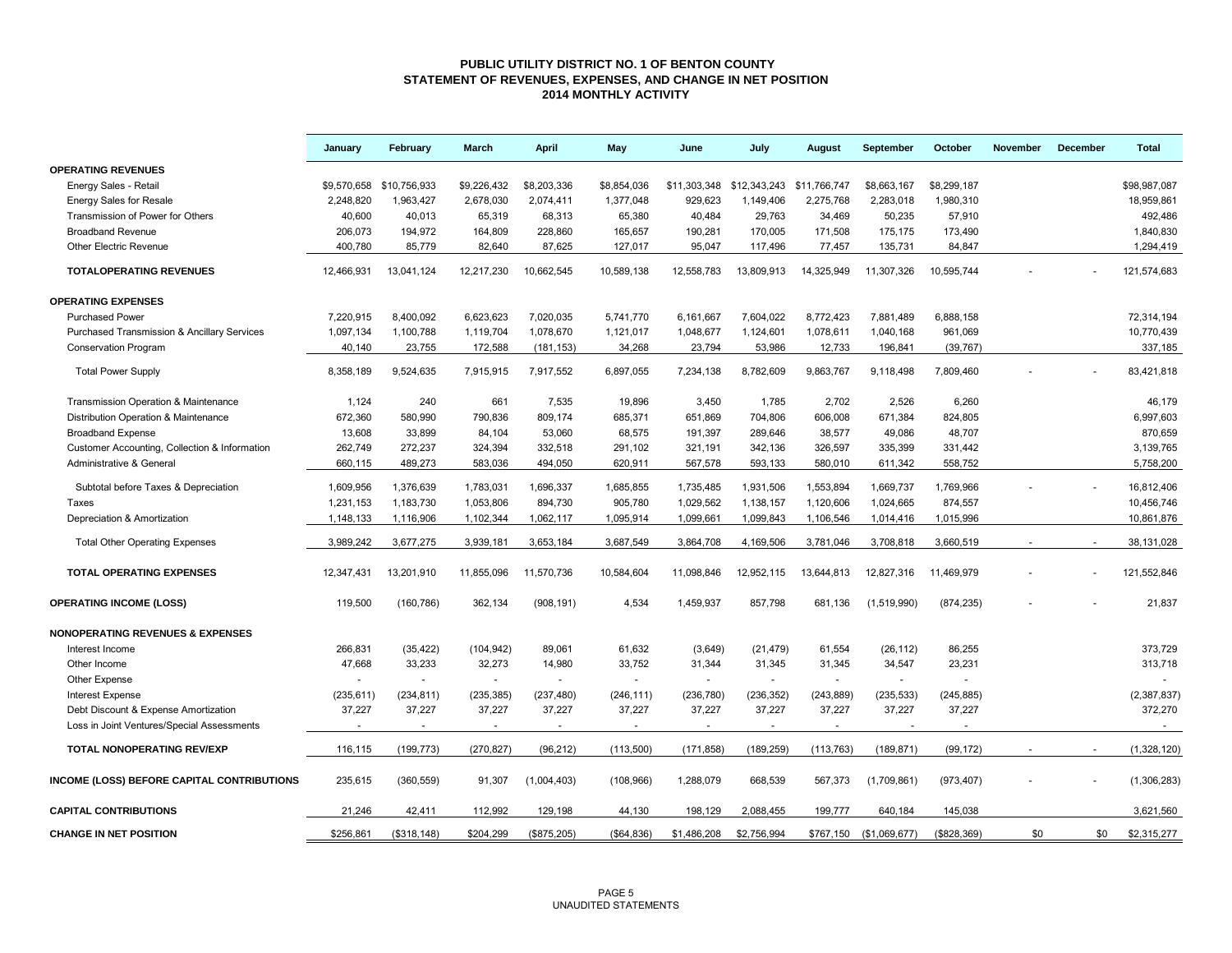#### **PUBLIC UTILITY DISTRICT NO. 1 OF BENTON COUNTY COMPARATIVE STATEMENT OF NET POSITION ASSETS AND DEFERRED OUTFLOWS OF RESOURCES**

|                                                           |                 |                 | Increase/(Decrease) |         |
|-----------------------------------------------------------|-----------------|-----------------|---------------------|---------|
| <b>ASSETS</b>                                             | 10/31/2014      | 10/31/2013      | <b>Amount</b>       | Percent |
|                                                           |                 |                 |                     |         |
| <b>CURRENT ASSETS</b>                                     |                 |                 |                     |         |
| Cash & Cash Equivalents                                   |                 |                 |                     |         |
| Unrestricted Cash & Cash Equivalents                      | \$22,338,390    | \$21,782,582    | \$555,808           |         |
| Investments                                               | 14,346,955      | 14,257,107      | 89,848              |         |
| Designated Rate Stabilization Fund                        | 7,500,000       | 7,500,000       | ÷,                  |         |
| Designated Debt Service Reserve Fund                      | 4,000,000       | 4,000,000       | $\overline{a}$      |         |
| Designated BTOP Reserve Fund                              | $\sim$          | 348,813         | (348, 813)          |         |
| Accounts Receivable, net                                  | 7,690,037       | 7,768,815       | (78, 779)           |         |
| <b>BPA Prepay Receivable</b>                              | 600,000         | 600,000         | ÷                   |         |
| <b>Accrued Interest Receivable</b>                        | 84,985          | 40,734          | 44,251              |         |
| Wholesale Power Receivable                                | 700,456         | 1,053,466       | (353,010)           |         |
| <b>Accrued Unbilled Revenue</b>                           | 2,500,000       | 2,500,000       | $\Box$              |         |
| <b>Inventory Materials &amp; Supplies</b>                 | 5,100,776       | 4,528,930       | 571,846             |         |
| Prepaid Expenses & Option Premiums                        | 405,752         | 180,944         | 224,807             |         |
| <b>Total Current Assets</b>                               | 65,267,351      | 64,561,392      | 705,959             | 1%      |
| <b>NONCURRENT ASSETS</b>                                  |                 |                 |                     |         |
| Restricted Bond Reserve Fund                              | 140,017         | 140,017         |                     |         |
| <b>Other Receivables</b>                                  | 92,702          | 90,180          | 2,523               |         |
| <b>Preliminary Surveys</b>                                | 65,000          |                 | 65,000              |         |
| <b>BPA Prepay Receivable</b>                              | 7,750,000       | 8,350,000       | (600,000)           |         |
| Deferred Purchased Power Costs                            | 7,628,810       | 8,263,375       | (634, 564)          |         |
|                                                           | 15,676,530      | 16,843,572      | (567, 042)          | -7%     |
| <b>Utility Plant</b>                                      |                 |                 |                     |         |
| Land and Intangible Plant                                 | 3,374,463       | 3,288,992       | 85,471              |         |
| <b>Electric Plant in Service</b>                          | 283,327,687     | 270,996,492     | 12,331,195          |         |
| Construction Work in Progress                             | 3,646,318       | 4,488,313       | (841, 995)          |         |
| <b>Accumulated Depreciation</b>                           | (167, 577, 837) | (156, 510, 861) | (11,066,976)        |         |
| <b>Net Utility Plant</b>                                  | 122,770,632     | 122,262,936     | 507,696             | 0%      |
| <b>Total Noncurrent Assets</b>                            | 138,447,162     | 139,106,508     | (659, 346)          | 0%      |
| <b>Total Assets</b>                                       | 203,714,513     | 203,667,900     | 46,612              | 0%      |
| DEFERRED OUTFLOWS OF RESOURCES                            |                 |                 |                     |         |
| Unamortized Loss on Defeased Debt                         | 144,350         | 200,288         | (55, 938)           |         |
| Accumulated Decrease in Fair Value of Hedging Derivatives | 50,888          | 17,842          | 33,046              |         |
| <b>Total Deferred Outflows of Resources</b>               | 195,238         | 218,130         | (22, 892)           |         |
|                                                           |                 |                 |                     |         |
| TOTAL ASSETS & DEFERRED OUTFLOWS OF RESOURCES             | \$203,909,750   | \$203,886,030   | \$23,720            | 0%      |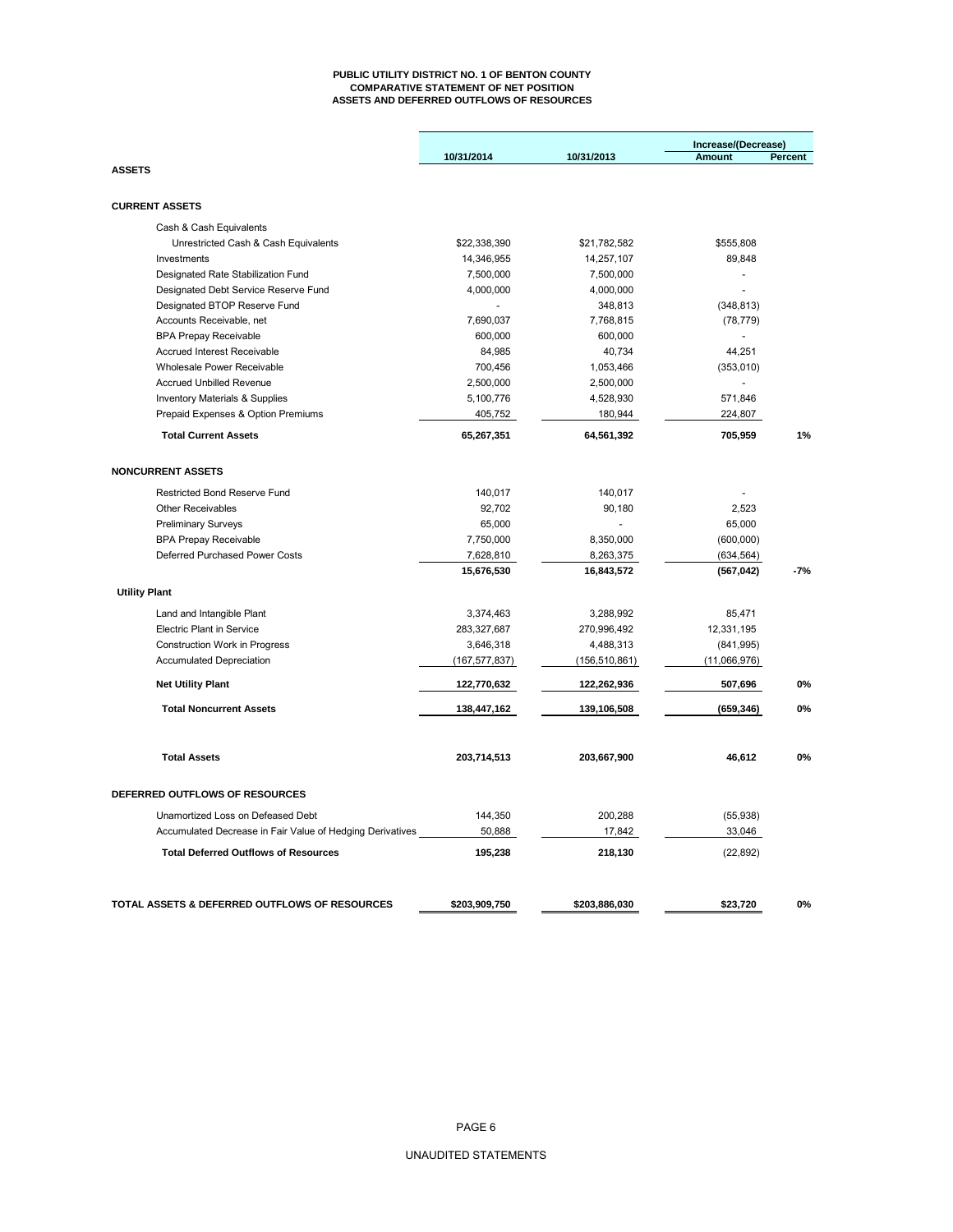#### **PUBLIC UTILITY DISTRICT NO. 1 OF BENTON COUNTY COMPARATIVE STATEMENT OF NET POSITION LIABILITIES AND DEFERRED INFLOWS OF RESOURCES**

|                                                           |               |               | Increase/(Decrease) |         |  |
|-----------------------------------------------------------|---------------|---------------|---------------------|---------|--|
|                                                           | 10/31/2014    | 10/31/2013    | Amount              | Percent |  |
| <b>LIABILITIES</b>                                        |               |               |                     |         |  |
| <b>CURRENT LIABILITIES</b>                                |               |               |                     |         |  |
| <b>Warrants Outstanding</b>                               | \$81,900      | \$199,559     | (\$117,658)         |         |  |
| <b>Accounts Payable</b>                                   | 7,496,765     | 7,682,205     | (185, 440)          |         |  |
| <b>Customer Deposits</b>                                  | 1,409,889     | 1,305,710     | 104,179             |         |  |
| <b>Accrued Taxes Payable</b>                              | 2,773,992     | 2,685,892     | 88,100              |         |  |
| Other Current & Accrued Liabilities                       | 755,105       | 814,999       | (59, 894)           |         |  |
| Revenue Bonds, Current Portion                            | 3,150,000     | 3,035,000     | 115,000             |         |  |
| <b>Total Current Liabilities</b>                          | 15,667,652    | 15,723,365    | (55, 713)           | 0%      |  |
| <b>NONCURRENT LIABILITIES</b>                             |               |               |                     |         |  |
| 2005 Bond Issue                                           | 715,000       | 1,900,000     | (1, 185, 000)       |         |  |
| 2010 Bond Issue                                           | 17,345,000    | 17,345,000    |                     |         |  |
| 2011 Bond Issue                                           | 32,390,000    | 34,355,000    | (1,965,000)         |         |  |
| Unamortized Premium & Discount                            | 3,654,063     | 4,157,904     | (503, 841)          |         |  |
| Deferred Revenue                                          | 310,009       | 464,857       | (154, 848)          |         |  |
| <b>BPA Prepay Incentive Credit</b>                        | 2,244,177     | 2,405,433     | (161, 256)          |         |  |
| <b>Other Liabilities</b>                                  | 2,327,601     | 1,692,948     | 634,653             |         |  |
| <b>Total Noncurrent Liabilities</b>                       | 58,985,850    | 62,321,142    | (3,335,292)         | $-5%$   |  |
| <b>Total Liabilities</b>                                  | 74,653,502    | 78,044,508    | (3,391,005)         | $-4%$   |  |
| DEFERRED INFLOWS OF RESOURCES                             |               |               |                     |         |  |
| Accumulated Increase in Fair Value of Hedging Derivatives | 60,943        | 117,107       | (56, 164)           |         |  |
| <b>Total Deferred Inflows of Resources</b>                | 60,943        | 117,107       | (56, 164)           | $-48%$  |  |
| <b>NET POSITION</b>                                       |               |               |                     |         |  |
| Net Investment in Capital Assets                          | 65,660,919    | 61,670,321    | 3,990,598           |         |  |
| Restricted for Debt Service                               | 140,017       | 140,017       |                     |         |  |
| Unrestricted                                              | 63,394,369    | 63,914,078    | (519, 709)          |         |  |
| <b>Total Net Position</b>                                 | 129,195,305   | 125,724,415   | 3,470,890           | 3%      |  |
| TOTAL NET POSITION, LIABILITIES AND                       |               |               |                     |         |  |
| DEFERRED INFLOWS OF RESOURCES                             |               |               |                     |         |  |
|                                                           | \$203,909,750 | \$203,886,030 | \$23,720            | 0%      |  |
|                                                           |               |               |                     |         |  |
| <b>CURRENT RATIO:</b>                                     | 4.17:1        | 4.11:1        |                     |         |  |
| (Current Assets / Current Liabilities)                    |               |               |                     |         |  |
| <b>WORKING CAPITAL:</b>                                   | \$49,599,699  | \$48,838,027  | \$761,672           | 2%      |  |
| (Current Assets less Current Liabilities)                 |               |               |                     |         |  |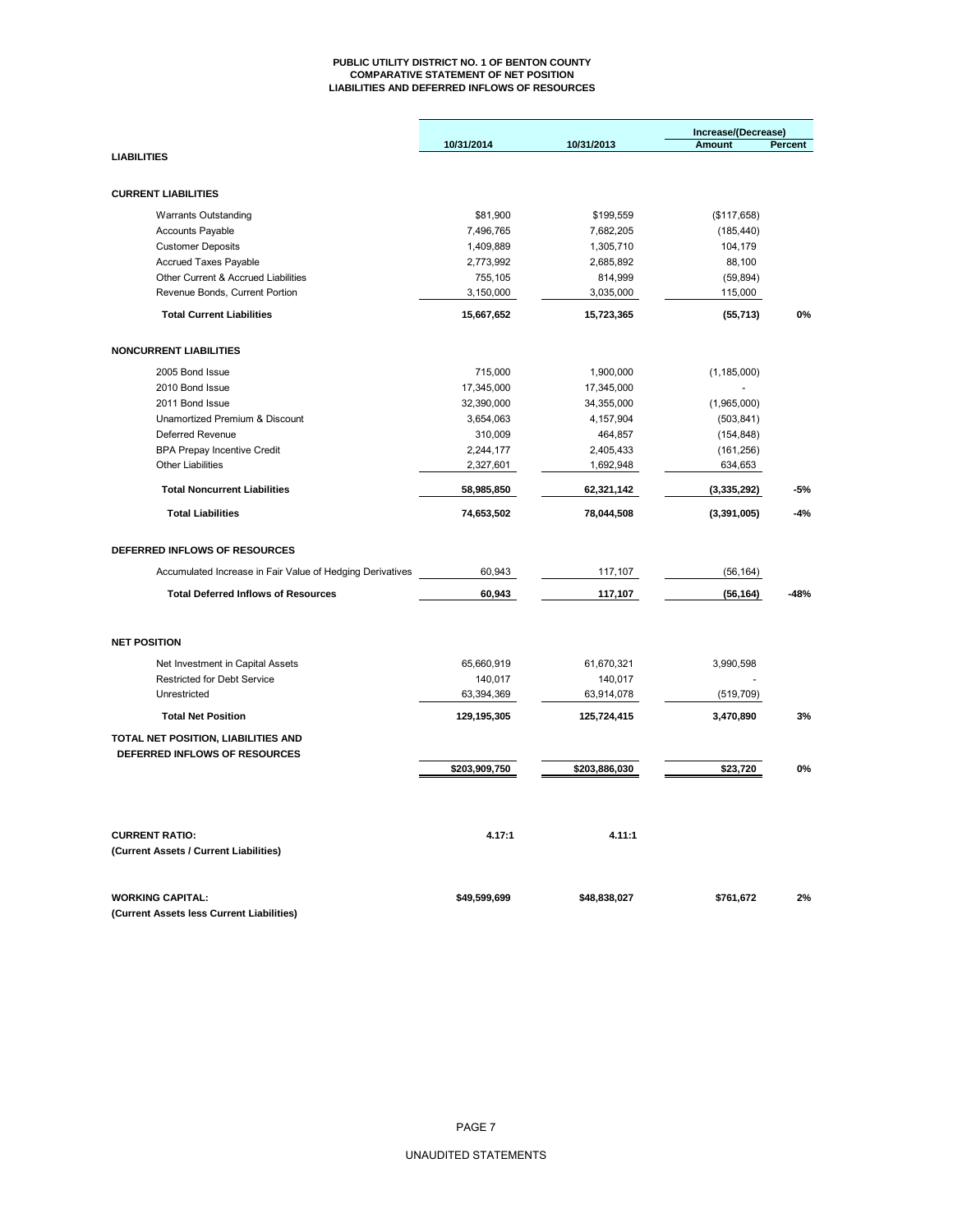#### **PUBLIC UTILITY DISTRICT NO. 1 OF BENTON COUNTY ENERGY STATISTICAL DATA CURRENT MONTH**

|                                                                              | 10/31/2014             |                        |             | 10/31/2013              |             |
|------------------------------------------------------------------------------|------------------------|------------------------|-------------|-------------------------|-------------|
|                                                                              |                        | <b>AMENDED</b>         | <b>PCT</b>  |                         | <b>PCT</b>  |
|                                                                              | <b>ACTUAL</b>          | <b>BUDGET</b>          | <b>VAR</b>  | <b>ACTUAL</b>           | <b>VAR</b>  |
| <b>ENERGY SALES RETAIL - REVENUE</b>                                         |                        |                        |             |                         |             |
| Residential<br><b>Small General Service</b>                                  | \$3,078,139<br>630,620 | \$3,232,630            | $-5%$<br>0% | \$3,243,375             | $-5%$<br>2% |
| <b>Medium General Service</b>                                                | 1,088,425              | 627,683<br>1,020,579   | 7%          | 617,880<br>1,024,228    | 6%          |
| Large General Service                                                        | 1,343,769              | 1,265,609              | 6%          | 1,214,912               | 11%         |
| Large Industrial                                                             | 254,166                | 208,792                | 22%         | 302,643                 | $-16%$      |
| Small Irrigation                                                             | 93,388                 | 89,587                 | 4%          | 64,801                  | 44%         |
| Large Irrigation                                                             | 1,501,908              | 864,116                | 74%         | 1,031,761               | 46%         |
| <b>Street Lights</b>                                                         | 17,151                 | 16,811                 | 2%          | 17,709                  | $-3%$       |
| <b>Security Lights</b>                                                       | 20,456                 | 22,391                 | $-9%$       | 20,506                  | 0%          |
| <b>Unmetered Accounts</b>                                                    | 14,090                 | 14,643                 | $-4%$       | 13,996                  | 1%          |
| <b>Billed Revenues Before Taxes</b>                                          | \$8,042,113            | \$7,362,840            | 9%          | \$7,551,812             | 6%          |
| <b>City Occupation Taxes</b>                                                 | 374,075                | 394,697                | $-5%$       | 373,222                 | 0%          |
| Bad Debt Expense (reduced from 0.25% to 0.2% of retail sales in August 2013) | (17,000)               | (16, 801)              | 1%          | (16,000)                | 6%          |
| <b>Unbilled Revenue</b>                                                      | (100,000)              | (100,000)              | 0%          | 200,000                 | $-150%$     |
| <b>TOTAL SALES - REVENUE</b>                                                 | \$8,299,187            | \$7,640,736            | 9%          | \$8,109,034             | 2%          |
|                                                                              |                        |                        |             |                         |             |
| <b>ENERGY SALES RETAIL - kWh</b>                                             |                        |                        |             |                         |             |
| Residential                                                                  | 38,520,801             | 40,708,041             | $-5%$       | 41,006,176              | $-6%$       |
| <b>Small General Service</b>                                                 | 9,214,420              | 9,132,335              | 1%          |                         | 3%          |
| <b>Medium General Service</b>                                                | 15,533,136             | 14,566,907             | 7%          | 8,965,721<br>14,583,038 | 7%          |
| Large General Service                                                        | 21,502,220             | 20.005.805             | 7%          | 19,362,880              | 11%         |
| Large Industrial                                                             | 6,181,005              | 4,199,598              | 47%         | 6,374,590               | $-3%$       |
| Small Irrigation                                                             |                        | 1,107,262              | 3%          | 742,890                 | 54%         |
|                                                                              | 1,145,157              |                        | 86%         |                         | 47%         |
| Large Irrigation                                                             | 27,773,132<br>225,514  | 14,930,061             | 0%          | 18,933,975              | $-2%$       |
| <b>Street Lights</b>                                                         |                        | 224,790                |             | 229,245                 |             |
| <b>Security Lights</b>                                                       | 114,494                | 105,769                | 8%          | 104,346                 | 10%         |
| <b>Unmetered Accounts</b><br><b>TOTAL kWh BILLED</b>                         | 249,106<br>120,458,985 | 248,181<br>105,228,749 | 0%<br>14%   | 247,676<br>110,550,537  | 1%<br>9%    |
|                                                                              |                        |                        |             |                         |             |
| <b>NET POWER COST</b>                                                        |                        |                        |             |                         |             |
| <b>BPA Power Costs</b>                                                       |                        |                        |             |                         |             |
| Slice                                                                        | \$2,192,479            |                        | $-15%$      |                         | $-13%$      |
|                                                                              |                        | \$2,577,612            |             | \$2,518,458             | 3%          |
| <b>Block</b>                                                                 | 1,991,658              | 1,976,162              | 1%          | 1,933,877               |             |
| Subtotal                                                                     | 4,184,137              | 4,553,774              | $-8%$       | 4,452,335               | $-6%$       |
| <b>Other Power Purchases</b>                                                 | 1,609,314              | 310,195                | 419%        | 661,267                 | 143%        |
| Frederickson                                                                 | 1,094,707              | 2,009,469              | $-46%$      | 1,183,816               | $-8%$       |
| Transmission                                                                 | 738,695                | 738,457                | 0%          | 738,550                 | 0%          |
| Ancillary                                                                    | 222,374                | 302,267                | $-26%$      | 296,520                 | -25%        |
| <b>Conservation Program</b>                                                  | (39, 767)              | (18, 899)              | 110%        | (25, 464)               | 56%         |
| <b>Gross Power Costs</b>                                                     | 7,809,461              | 7,895,262              | $-1%$       | 7,307,025               | 7%          |
| Less Sales for Resale-Energy                                                 | (1,957,776)            | (2, 122, 808)          | $-8%$       | (1,224,046)             | 60%         |
| Less Sales for Resale-Gas                                                    | (22, 534)              |                        | n/a         | (75, 480)               | -70%        |
| Less Transmission of Power for Others                                        | (57, 910)              | (41, 667)              | 39%         | (54, 655)               | 6%          |
| <b>NET POWER COSTS</b>                                                       | \$5,771,242            | \$5,730,787            | 1%          | \$5,952,844             | $-3%$       |
| <b>NET POWER - kWh</b>                                                       |                        |                        |             |                         |             |
|                                                                              |                        |                        |             |                         |             |
| <b>BPA Power Costs</b>                                                       |                        |                        |             |                         |             |
| Slice                                                                        | 62,425,000             | 70,582,870             | $-12%$      | 68,707,000              | $-9%$       |
| <b>Block</b>                                                                 | 60,381,000             | 59,860,999             | 1%          | 58,446,000              | 3%          |
| Subtotal                                                                     | 122,806,000            | 130,443,869            | -6%         | 127,153,000             | $-3%$       |
| <b>Other Power Purchases</b>                                                 | 42,818,637             | 4,727,936              | 806%        | 11,449,760              | 274%        |
| Frederickson                                                                 | 6,931,000              | 37,200,000             | -81%        | 15,954,000              | -57%        |
| Gross Power kWh                                                              | 172,555,637            | 172,371,805            | 0%          | 154,556,760             | 12%         |
| Less Sales for Resale                                                        | (49, 323, 000)         | (44, 844, 906)         | 10%         | (34, 516, 000)          | 43%         |
| Less Transmission Losses/Imbalance                                           | (1,786,000)            | (2,366,358)            | -25%        | (1,817,000)             | $-2%$       |
| <b>NET POWER - kWh</b>                                                       | 121,446,637            | 125,160,541            | -3%         | 118,223,760             | 3%          |
|                                                                              |                        |                        |             |                         |             |
| <b>COST PER MWh: (dollars)</b>                                               |                        |                        |             |                         |             |
| Gross Power Cost (average)                                                   | \$45.26                | \$45.80                | $-1%$       | \$47.28                 | -4%         |
| Net Power Cost                                                               | \$47.52                | \$45.79                | 4%          | \$50.35                 | -6%         |
| <b>BPA Power Cost</b>                                                        | \$34.07                | \$34.91                | $-2%$       | \$35.02                 | $-3%$       |
| Sales for Resale                                                             | \$39.69                | \$44.74                | $-11%$      | \$35.46                 | 12%         |
|                                                                              |                        |                        |             |                         |             |
| <b>ACTIVE SERVICE AGREEMENTS:</b>                                            |                        |                        |             |                         |             |
| Residential                                                                  | 41,909                 |                        |             | 41,464                  | 1%          |
| <b>Small General Service</b>                                                 | 4,755                  |                        |             | 4,695                   | 1%          |
| <b>Medium General Service</b>                                                | 755                    |                        |             | 752                     | 0%          |
| Large General Service                                                        | 149                    |                        |             | 146                     | 2%          |
| Large Industrial                                                             | 3                      |                        |             | 3                       | 0%          |
| Small Irrigation                                                             | 563                    |                        |             | 567                     | $-1%$       |
| Large Irrigation                                                             | 230                    |                        |             | 219                     | 5%          |
| <b>Street Lights</b>                                                         | 9                      |                        |             | 9                       | 0%          |
| <b>Security Lights</b>                                                       | 1,486                  |                        |             | 1,500                   | $-1%$       |
| <b>Unmetered Accounts</b>                                                    | 361                    |                        |             | 355                     | 2%          |
| <b>TOTAL</b>                                                                 | 50,220                 |                        |             | 49,710                  | 1%          |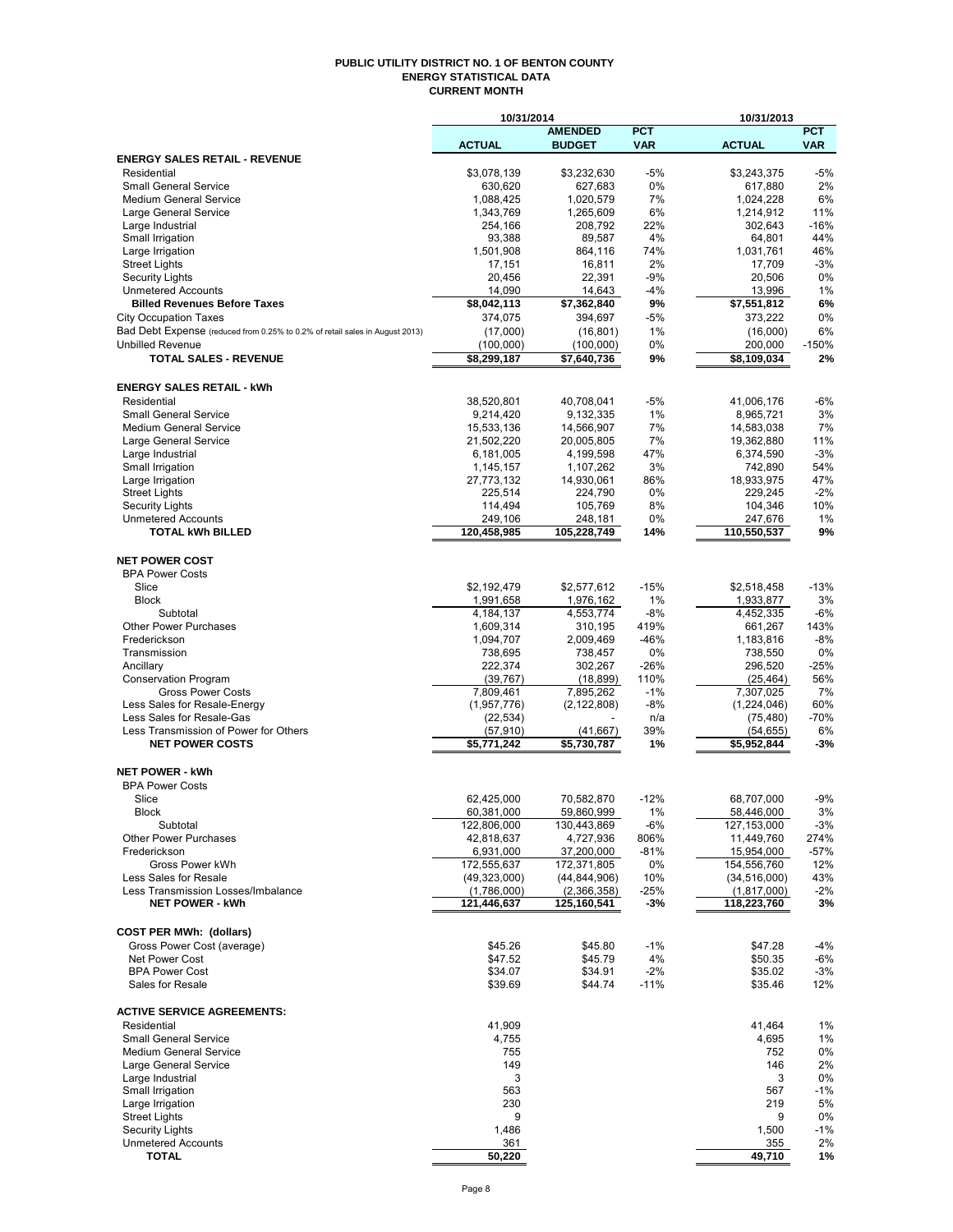#### **PUBLIC UTILITY DISTRICT NO. 1 OF BENTON COUNTY ENERGY STATISTICAL DATA YEAR TO DATE**

|                                                                              | 10/31/2014                   |                              |              | 10/31/2013                   |                |
|------------------------------------------------------------------------------|------------------------------|------------------------------|--------------|------------------------------|----------------|
|                                                                              |                              | <b>AMENDED</b>               | <b>PCT</b>   |                              | <b>PCT</b>     |
|                                                                              | <b>ACTUAL</b>                | <b>BUDGET</b>                | <b>VAR</b>   | <b>ACTUAL</b>                | <b>VAR</b>     |
| <b>ENERGY SALES RETAIL - REVENUE</b>                                         |                              |                              |              |                              |                |
| Residential<br><b>Small General Service</b>                                  | \$43,276,431                 | \$43,097,779                 | 0%<br>1%     | \$42,467,103                 | 2%<br>2%       |
| <b>Medium General Service</b>                                                | 7,063,263<br>9,829,341       | 7,015,470<br>9,822,023       | 0%           | 6,927,622<br>9,480,110       | 4%             |
| Large General Service                                                        | 11,085,485                   | 10,837,278                   | 2%           | 10,725,496                   | 3%             |
| Large Industrial                                                             | 2,606,661                    | 2,636,843                    | $-1%$        | 2,627,623                    | $-1%$          |
| Small Irrigation                                                             | 1,016,524                    | 1,001,392                    | 2%           | 906,753                      | 12%            |
| Large Irrigation                                                             | 21,538,326                   | 20,810,186                   | 3%           | 18,489,466                   | 16%            |
| <b>Street Lights</b>                                                         | 174,350                      | 174,697                      | 0%           | 174,478                      | 0%             |
| <b>Security Lights</b>                                                       | 198,920                      | 205,715                      | -3%          | 203,282                      | $-2%$          |
| <b>Unmetered Accounts</b>                                                    | 140,237                      | 142,546                      | $-2\%$       | 139,382                      | 1%             |
| <b>Billed Revenues Before Taxes</b>                                          | \$96,929,539                 | \$95,743,928                 | 1%           | \$92,141,315                 | 5%             |
| <b>City Occupation Taxes</b>                                                 | 4,465,548                    | 4,510,914                    | $-1%$        | 4,365,733                    | 2%             |
| Bad Debt Expense (reduced from 0.25% to 0.2% of retail sales in August 2013) | (208,000)                    | (211, 704)                   | $-2\%$       | (232,000)                    | $-10%$         |
| <b>Unbilled Revenue</b>                                                      | (2,200,000)                  | (2,200,000)                  | 0%           | (1,497,000)                  | 47%            |
| <b>TOTAL SALES - REVENUE</b>                                                 | \$98,987,087                 | \$97,843,138                 | 1%           | \$94,778,048                 | 4%             |
| <b>ENERGY SALES RETAIL - kWh</b>                                             |                              |                              |              |                              |                |
| Residential                                                                  | 569,235,062                  | 566,369,086                  | 1%           | 557,504,705                  | 2%             |
| <b>Small General Service</b>                                                 | 104,503,059                  | 103,604,646                  | 1%           | 102,374,806                  | 2%             |
| <b>Medium General Service</b>                                                | 151,592,515                  | 151,026,849                  | 0%           | 146,456,351                  | 4%             |
| Large General Service                                                        | 188,264,960                  | 182,081,062                  | 3%           | 182,113,470                  | 3%             |
| Large Industrial                                                             | 59,821,445                   | 59,067,737                   | 1%           | 58,473,894                   | 2%             |
| Small Irrigation                                                             | 17,208,922                   | 16,899,587                   | 2%           | 15,169,557                   | 13%            |
| Large Irrigation                                                             | 451,996,120                  | 439,737,389                  | 3%           | 384,470,590                  | 18%            |
| <b>Street Lights</b>                                                         | 2,269,621                    | 2,281,812                    | $-1%$        | 2.292.002                    | $-1%$          |
| <b>Security Lights</b>                                                       | 1,067,822                    | 1,042,357                    | 2%           | 1,049,940                    | 2%             |
| <b>Unmetered Accounts</b>                                                    | 2,482,290                    | 2,479,412                    | 0%           | 2,468,192                    | 1%             |
| <b>TOTAL kWh BILLED</b>                                                      | 1,548,441,816                | 1,524,589,937                | 2%           | 1,452,373,507                | 7%             |
| <b>NET POWER COST</b>                                                        |                              |                              |              |                              |                |
| <b>BPA Power Costs</b>                                                       |                              |                              |              |                              |                |
| Slice                                                                        | \$25,761,440                 | \$26,491,703                 | $-3%$        | \$26,178,035                 | $-2%$          |
| <b>Block</b>                                                                 | 19,493,092                   | 19,231,299                   | 1%           | 16,894,687                   | 15%            |
| Subtotal                                                                     | 45,254,532                   | 45,723,002                   | $-1%$        | 43,072,722                   | 5%             |
| <b>Other Power Purchases</b>                                                 | 15,501,103                   | 9,790,959                    | 58%          | 11,813,170                   | 31%            |
| Frederickson                                                                 | 11,558,558                   | 14,411,353                   | $-20%$       | 10,096,824                   | 14%            |
| Transmission                                                                 | 7,417,805                    | 7,428,810                    | 0%           | 6,515,028                    | 14%            |
| Ancillary                                                                    | 3,352,634                    | 3,359,810                    | 0%           | 3,248,450                    | 3%             |
| <b>Conservation Program</b>                                                  | 337,185                      | 37,797                       | 792%         | 1,127,191                    | -70%           |
| <b>Gross Power Costs</b>                                                     | 83,421,817                   | 80,751,731                   | 3%           | 75,873,384                   | 10%            |
| Less Sales for Resale-Energy                                                 | (18, 213, 457)               | (17, 363, 211)               | 5%           | (15,016,291)                 | 21%            |
| Less Sales for Resale-Gas<br>Less Transmission of Power for Others           | (746, 404)                   |                              | n/a<br>4%    | (113, 148)                   | 560%<br>$-19%$ |
| <b>NET POWER COSTS</b>                                                       | (492, 484)<br>\$63,969,472   | (471, 469)<br>\$62,917,052   | 2%           | (604, 665)<br>\$60,139,281   | 6%             |
|                                                                              |                              |                              |              |                              |                |
| <b>NET POWER - kWh</b>                                                       |                              |                              |              |                              |                |
| <b>BPA Power Costs</b>                                                       |                              |                              |              |                              |                |
| Slice                                                                        | 916,614,000                  | 930,434,760                  | $-1%$        | 878,390,000                  | 4%             |
| <b>Block</b>                                                                 | 766,217,000                  | 765,697,916                  | 0%           | 726,035,000                  | 6%             |
| Subtotal<br><b>Other Power Purchases</b>                                     | 1,682,831,000<br>376,798,740 | 1,696,132,676<br>231,315,385 | $-1%$<br>63% | 1,604,425,000<br>302,104,639 | 5%<br>25%      |
| Frederickson                                                                 | 125,937,000                  | 151,460,000                  | $-17%$       | 121,764,000                  | 3%             |
| Gross Power kWh                                                              | 2,185,566,740                | 2,078,908,061                | 5%           | 2,028,293,639                | 8%             |
| Less Sales for Resale                                                        | (594, 855, 000)              | (516, 314, 254)              | 15%          | (512, 209, 000)              | 16%            |
| Less Transmission Losses/Imbalance                                           | (29, 504, 000)               | (27, 804, 705)               | 6%           | (27, 395, 000)               | 8%             |
| <b>NET POWER - kWh</b>                                                       | 1,561,207,740                | 1,534,789,102                | 2%           | 1,488,689,639                | 5%             |
| <b>COST PER MWh: (dollars)</b>                                               |                              |                              |              |                              |                |
| Gross Power Cost (average)                                                   | \$38.17                      | \$38.84                      | $-2%$        | \$37.41                      | 2%             |
| Net Power Cost                                                               | \$40.97                      | \$40.99                      | 0%           | \$40.40                      | 1%             |
| <b>BPA Power Cost</b>                                                        | \$26.89                      | \$26.96                      | 0%           | \$26.85                      | 0%             |
| Sales for Resale                                                             | \$30.62                      | \$33.98                      | $-10%$       | \$29.32                      | 4%             |
| <b>AVERAGE ACTIVE SERVICE AGREEMENTS:</b>                                    |                              |                              |              |                              |                |
| Residential                                                                  | 41,707                       |                              |              | 41,279                       | 1%             |
| <b>Small General Service</b>                                                 | 4,733                        |                              |              | 4,678                        | 1%             |
| <b>Medium General Service</b>                                                | 754                          |                              |              | 745                          | 1%             |
| Large General Service                                                        | 148                          |                              |              | 144                          | 3%             |
| Large Industrial                                                             | 3                            |                              |              | 3                            | 0%             |
| Small Irrigation                                                             | 563                          |                              |              | 564                          | 0%             |
| Large Irrigation                                                             | 224                          |                              |              | 206                          | 9%             |
| <b>Street Lights</b>                                                         | 9                            |                              |              | 9                            | 0%             |
| <b>Security Lights</b>                                                       | 1,494                        |                              |              | 1,485                        | 1%             |
| <b>Unmetered Accounts</b>                                                    | 358                          |                              |              | 355                          | 1%             |
| <b>TOTAL</b>                                                                 | 49,993                       |                              |              | 49,468                       | 1%             |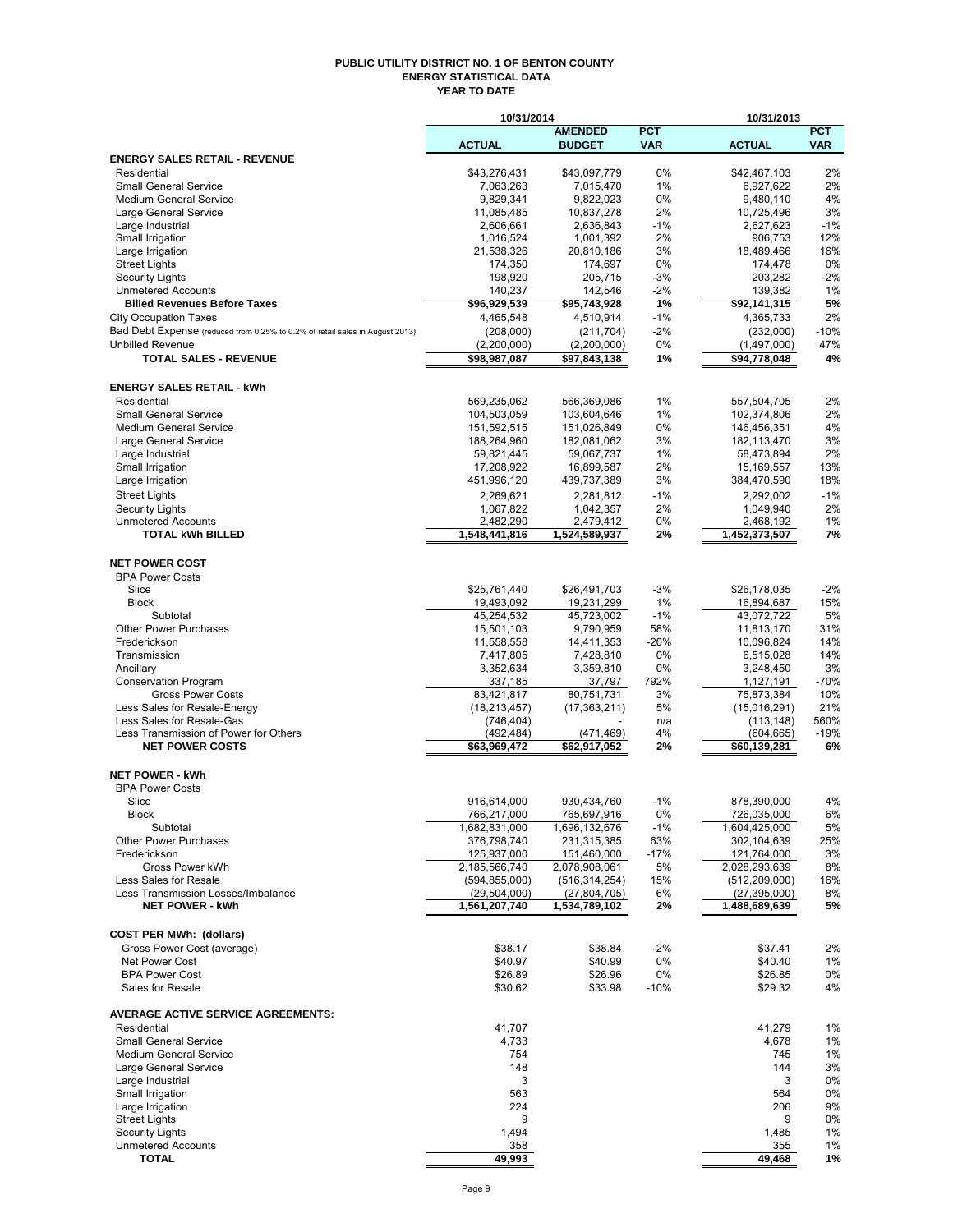#### **PUBLIC UTILITY DISTRICT NO. 1 OF BENTON COUNTY KWH SALES MONTHLY ACTIVITY**

|                              | January                       | February   | March      | April      | May          | June       | July        | August       | September    | October    | November     | December       | Total         |
|------------------------------|-------------------------------|------------|------------|------------|--------------|------------|-------------|--------------|--------------|------------|--------------|----------------|---------------|
| Residential                  |                               |            |            |            |              |            |             |              |              |            |              |                |               |
| 2010                         | 90,401,297                    | 62,193,032 | 53,340,924 | 52,167,129 | 41,358,640   | 36,991,324 | 46,276,194  | 56,798,929   | 45,223,487   | 39,318,660 | 47, 167, 407 | 83,538,257     | 654,775,280   |
| 2011                         | 87,928,561                    | 74,994,510 | 66,362,298 | 56,496,440 | 44,658,070   | 38,780,815 | 45,214,732  | 49,562,439   | 53,301,689   | 40,235,412 | 51,381,140   | 79,037,233     | 687,953,339   |
| 2012                         | 88,212,383                    | 80,652,978 | 57,019,446 | 49,435,721 | 40,022,618   | 41,521,205 | 46,830,893  | 57,987,360   | 50,232,442   | 36,528,055 | 52,822,005   | 66,753,204     | 668,018,310   |
| 2013                         | 85,933,904                    | 77,488,047 | 56,513,417 | 48,071,841 | 41,520,865   | 42,301,535 | 51,932,912  | 59,463,795   | 53,272,213   | 41,006,176 | 52,879,427   | 87,502,483     | 697,886,615   |
| 2014                         | 90,995,045                    | 86,856,866 | 61,276,449 | 46,126,349 | 38,751,097   | 43,347,010 | 51,878,664  | 62,101,272   | 49,381,509   | 38,520,801 |              |                | 569,235,062   |
| <b>Small General Service</b> |                               |            |            |            |              |            |             |              |              |            |              |                |               |
| 2010                         | 11,298,796                    | 9,359,091  | 8,325,664  | 8,910,446  | 8,119,117    | 9,131,977  | 9,264,244   | 11,772,305   | 9,928,289    | 8,493,299  | 7,952,158    | 10,927,613     | 113,482,999   |
| 2011                         | 11,059,833                    | 10,192,630 | 9,181,231  | 9,382,413  | 9,157,991    | 9,277,162  | 10,078,685  | 10,533,804   | 10,921,485   | 9,047,075  | 8,522,751    | 10,983,138     | 118,338,198   |
| 2012                         | 11,620,253                    | 11,081,244 | 8,731,569  | 8,613,151  | 9,186,607    | 9,378,977  | 10,247,220  | 11,671,124   | 11,202,911   | 8,464,869  | 9,293,606    | 9,929,524      | 119,421,055   |
| 2013                         | 11,394,724                    | 10,700,711 | 8,862,866  | 8,958,701  | 9,285,161    | 9,833,210  | 10,896,923  | 12,097,199   | 11,379,590   | 8,965,721  | 9,306,967    | 11,245,947     | 122,927,720   |
| 2014                         | 12,002,884                    | 11,773,687 | 9,247,968  | 8,838,271  | 8,960,528    | 10,069,805 | 10,898,332  | 12,390,218   | 11,106,946   | 9,214,420  |              |                | 104,503,059   |
|                              | <b>Medium General Service</b> |            |            |            |              |            |             |              |              |            |              |                |               |
| 2010                         | 14,902,921                    | 13,314,190 | 12,537,015 | 13,120,661 | 12,944,989   | 14,180,341 | 14,246,821  | 16,794,209   | 14,755,524   | 14,240,649 | 13,708,861   | 16,121,462     | 170,867,643   |
| 2011                         | 15,884,076                    | 14,063,566 | 13,241,633 | 14,443,388 | 14, 171, 832 | 13,508,596 | 14,835,014  | 15,898,300   | 16,378,392   | 13,612,489 | 12,898,272   | 16,527,877     | 175,463,435   |
| 2012                         | 15,995,754                    | 14,843,947 | 12,863,785 | 13,464,357 | 13,553,914   | 14,103,136 | 14,973,817  | 16,437,847   | 16,513,370   | 14,079,820 | 14,709,116   | 14,459,816     | 175,998,679   |
| 2013                         | 15,375,716                    | 14,629,522 | 12,714,807 | 13,158,263 | 13,461,961   | 14,198,240 | 15,233,651  | 16,943,765   | 16, 157, 388 | 14,583,038 | 14,990,108   | 15,803,535     | 177,249,994   |
| 2014                         | 16,255,765                    | 16,174,267 | 13,320,761 | 13,438,288 | 13,403,247   | 14,808,800 | 15,526,971  | 17, 145, 841 | 15,985,439   | 15,533,136 |              |                | 151,592,515   |
| <b>Large General Service</b> |                               |            |            |            |              |            |             |              |              |            |              |                |               |
| 2010                         | 19,010,500                    | 17,541,520 | 16,854,980 | 18,160,760 | 16,381,580   | 17,513,200 | 17,387,620  | 20,804,880   | 19,173,218   | 20,426,577 | 16,918,637   | 18,512,888     | 218,686,360   |
| 2011                         | 16,667,038                    | 16,211,666 | 15,328,400 | 17,016,972 | 16,378,040   | 16,603,740 | 17,087,020  | 17,842,100   | 20,127,280   | 18,812,860 | 16,068,160   | 21,525,480     | 209,668,756   |
| 2012                         | 17,752,480                    | 17,246,280 | 15,614,938 | 17,276,652 | 17,948,285   | 17,269,044 | 17,262,035  | 20,169,040   | 19,875,000   | 19,266,300 | 20,172,401   | 17,524,790     | 217, 377, 245 |
| 2013                         | 18,363,206                    | 16,370,904 | 16,064,720 | 17,280,008 | 17,300,043   | 17,480,703 | 18,704,243  | 20,956,543   | 20,230,220   | 19,362,880 | 19,518,760   | 17,683,240     | 219,315,470   |
| 2014                         | 18,043,140                    | 18,004,500 | 16,529,440 | 16,641,080 | 17,175,060   | 18,408,820 | 19,689,940  | 21,264,420   | 21,006,340   | 21,502,220 |              |                | 188,264,960   |
| Large Industrial             |                               |            |            |            |              |            |             |              |              |            |              |                |               |
| 2010                         | 6,226,555                     | 2,227,330  | 5,627,800  | 5,390,705  | 4,714,640    | 4,859,035  | 5,872,735   | 6,107,230    | 3,465,780    | 1,323,980  | 3,398,080    | 6,150,790      | 55,364,660    |
| 2011                         | 6,299,710                     | 4,802,485  | 6,254,835  | 4,856,705  | 6,011,530    | 5,928,790  | 6,292,475   | 6,387,425    | 5,827,005    | 3,302,090  | 2,967,790    | 6,479,970      | 65,410,810    |
| 2012                         | 6,484,220                     | 5,701,260  | 6,243,370  | 6,036,840  | 5,596,185    | 5,463,635  | 5,815,140   | 6,333,690    | 4,362,805    | 6,313,930  | 6,307,555    | 5,916,535      | 70,575,165    |
| 2013                         | 6,303,530                     | 5,690,550  | 5,970,720  | 6,363,470  | 6,331,645    | 6,273,940  | 6,074,935   | 6,052,520    | 3,037,994    | 6,374,590  | 4,922,960    | 6,405,925      | 69,802,779    |
| 2014                         | 6,203,055                     | 5,695,020  | 6,141,110  | 5,917,690  | 6,227,320    | 6,005,800  | 6,111,425   | 6,258,875    | 5,080,145    | 6,181,005  |              |                | 59,821,445    |
| <b>Small Irrigation</b>      |                               |            |            |            |              |            |             |              |              |            |              |                |               |
| 2010                         | 3,396                         | 2,521      | 483,824    | 1,399,009  | 1,838,477    | 1,849,940  | 2,883,755   | 2,863,673    | 2,013,784    | 1,060,170  | 19,954       | 27,645         | 14,446,148    |
| 2011                         | 3,723                         | 2,907      | 337,065    | 903,922    | 1,753,860    | 2,125,131  | 2,842,380   | 3,157,391    | 2,260,605    | 1,098,718  | 113,937      | 6,895          | 14,606,534    |
| 2012                         | 98                            | 8          | 300,470    | 947,657    | 2,146,900    | 2,179,098  | 3,052,837   | 3,270,042    | 2,207,181    | 1,058,286  | 2,284        | $\overline{7}$ | 15,164,868    |
| 2013                         | 101                           |            | 480,748    | 1,347,003  | 2,288,143    | 2,390,103  | 3,152,789   | 2,941,397    | 1,826,383    | 742,890    | 41,696       | 30             | 15,211,283    |
| 2014                         |                               |            | 566,022    | 1,370,794  | 2,487,573    | 2,926,545  | 3,475,842   | 2,988,591    | 2,248,398    | 1,145,157  |              |                | 17,208,922    |
| Large Irrigation             |                               |            |            |            |              |            |             |              |              |            |              |                |               |
| 2010                         | 251,961                       | 245,201    | 14,015,664 | 30,160,039 | 44,624,155   | 62,095,079 | 92,003,942  | 70,557,508   | 25,081,761   | 13,694,765 | 3,529,354    | 615,864        | 356,875,293   |
| 2011                         | 58,069                        | 431,210    | 4,512,419  | 21,126,273 | 36,909,547   | 72,058,616 | 86,862,127  | 84,616,557   | 40,855,201   | 14,327,819 | 5,400,066    | 234,854        | 367,392,758   |
| 2012                         | 527,285                       | 661,067    | 6,815,749  | 22,601,004 | 63,674,660   | 58,919,819 | 83,415,022  | 75,956,400   | 37, 124, 484 | 18,674,352 | 1,931,662    | 271,944        | 370,573,448   |
| 2013                         | 259,061                       | 415,476    | 10,346,643 | 24,726,514 | 62,939,428   | 75,510,554 | 97,242,342  | 66,591,892   | 27,504,705   | 18,933,975 | 5,069,220    | (2, 131, 722)  | 387,408,088   |
| 2014                         | 247,328                       | 266,769    | 11,959,400 | 40,053,677 | 68,929,139   | 94,789,557 | 102,773,871 | 67,085,339   | 38,117,908   | 27,773,132 |              |                | 451,996,120   |
| <b>Street Lights</b>         |                               |            |            |            |              |            |             |              |              |            |              |                |               |
| 2010                         | 359,359                       | 359,449    | 360,313    | 361,789    | 361,879      | 362,059    | 362,059     | 362,131      | 362,059      | 362,419    | 362,383      | 363,535        | 4,339,434     |
| 2011                         | 447,437                       | 447,617    | 447,617    | 447,905    | 447,905      | 471,089    | 471,071     | 469,991      | 469,991      | 470,063    | 470,675      | 470,680        | 5,532,041     |
| 2012                         | 432,872                       | 432,872    | 398,337    | 356,249    | 346,935      | 339,628    | 339,628     | 327,569      | 309,982      | 300,873    | 285,170      | 266,257        | 4,136,372     |
| 2013                         | 229,267                       | 229,267    | 229,161    | 229,161    | 229,161      | 229,161    | 229,161     | 229,209      | 229,209      | 229,245    | 229,395      | 229,425        | 2,750,822     |
| 2014                         | 229,425                       | 229,425    | 229,515    | 229,515    | 225,070      | 224,939    | 225,064     | 225,640      | 225,514      | 225,514    |              |                | 2,269,621     |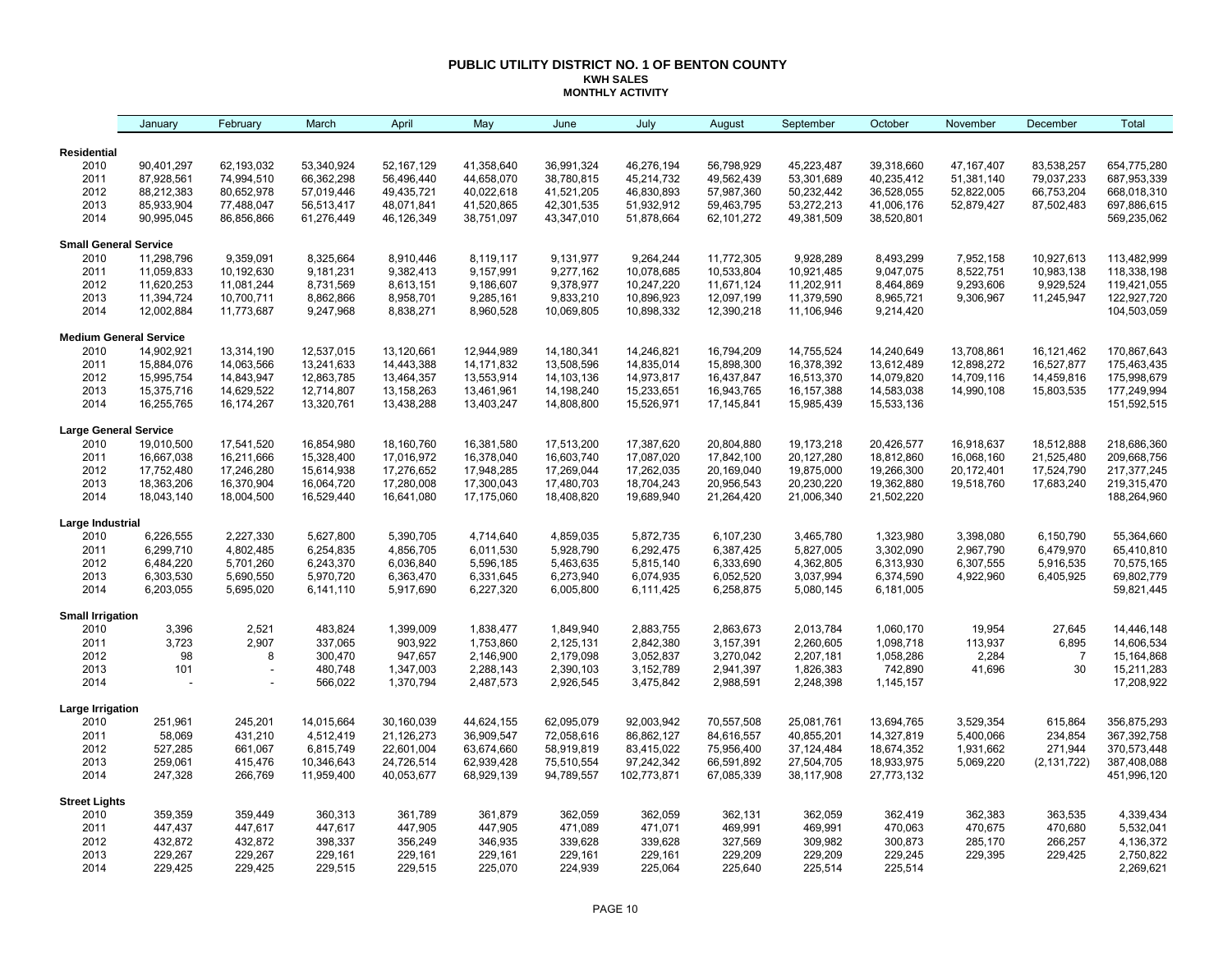#### **PUBLIC UTILITY DISTRICT NO. 1 OF BENTON COUNTY KWH SALES MONTHLY ACTIVITY**

|                        | January     | February    | March       | April       | May         | June        | July        | August      | September     | October     | November    | December    | Total         |
|------------------------|-------------|-------------|-------------|-------------|-------------|-------------|-------------|-------------|---------------|-------------|-------------|-------------|---------------|
| <b>Security Lights</b> |             |             |             |             |             |             |             |             |               |             |             |             |               |
| 2010                   | 87,282      | 87,282      | 87,219      | 89,442      | 89,370      | 89,334      | 89,406      | 89,082      | 89,298        | 90,144      | 90,252      | 90,369      | 1,068,480     |
| 2011                   | 90,387      | 90,567      | 90,675      | 90,675      | 90,747      | 91,323      | 90,855      | 90,207      | 90,315        | 90,315      | 90,315      | 90,459      | 1,086,840     |
| 2012                   | 90,387      | 90,459      | 90,387      | 90,423      | 90,135      | 90,099      | 90,135      | 90,135      | 90,135        | 90,873      | 90,765      | 89,811      | 1,083,744     |
| 2013                   | 104,964     | 104,964     | 105,351     | 105,258     | 105,222     | 105,163     | 105,163     | 104,948     | 104,561       | 104,346     | 103,807     | 103,678     | 1,257,425     |
| 2014                   | 103,678     | 103,678     | 103,420     | 103,377     | 103,334     | 103,248     | 103,476     | 114,623     | 114,494       | 114,494     |             |             | 1,067,822     |
| <b>Unmetered</b>       |             |             |             |             |             |             |             |             |               |             |             |             |               |
| 2010                   | 240,695     | 240,695     | 240,695     | 240,695     | 240,821     | 241,945     | 241,945     | 241,945     | 238,908       | 241,024     | 243,193     | 243,193     | 2,895,754     |
| 2011                   | 243,193     | 243,193     | 243,193     | 243,193     | 242,209     | 242,209     | 242,324     | 242,154     | 242,154       | 242,154     | 241,579     | 241,464     | 2,909,019     |
| 2012                   | 241,464     | 241,464     | 244,466     | 244,466     | 244,466     | 244,472     | 244,472     | 244,472     | 244,472       | 244,472     | 244,472     | 244,472     | 2,927,630     |
| 2013                   | 243,914     | 245,210     | 246,506     | 246,506     | 247,676     | 247,676     | 247,676     | 247,676     | 247,676       | 247,676     | 247,676     | 247,686     | 2,963,554     |
| 2014                   | 247,686     | 247,516     | 247,516     | 247,516     | 248,246     | 248,246     | 248,246     | 249,106     | 249,106       | 249,106     |             |             | 2,482,290     |
| Total                  |             |             |             |             |             |             |             |             |               |             |             |             |               |
| 2010                   | 142,782,762 | 105,570,311 | 111,874,098 | 130,000,675 | 130,673,668 | 147,314,234 | 188,628,721 | 186,391,892 | 120,332,108   | 99,251,687  | 93,390,279  | 136,591,616 | ,592,802,051  |
| 2011                   | 138,682,027 | 121,480,351 | 115,999,366 | 125,007,886 | 129,821,731 | 159,087,471 | 184,016,683 | 188,800,368 | 150,474,117   | 101,238,995 | 98,154,685  | 135,598,050 | 648,361,730   |
| 2012                   | 141,357,196 | 130,951,579 | 108,322,517 | 119,066,520 | 152,810,705 | 149,509,113 | 182,271,199 | 192,487,679 | 142, 162, 782 | 105,021,830 | 105,859,036 | 115,456,360 | 645,276,516   |
| 2013                   | 138,208,387 | 125,874,651 | 111,534,939 | 120,486,725 | 153,709,305 | 168,570,285 | 203,819,795 | 185,628,944 | 133,989,939   | 110,550,537 | 107,310,016 | 137,090,227 | 696,773,750   |
| 2014                   | 144,328,006 | 139,351,728 | 119,621,601 | 132,966,557 | 156,510,614 | 190,932,770 | 210,931,831 | 189,823,925 | 143,515,799   | 120,458,985 |             |             | 1,548,441,816 |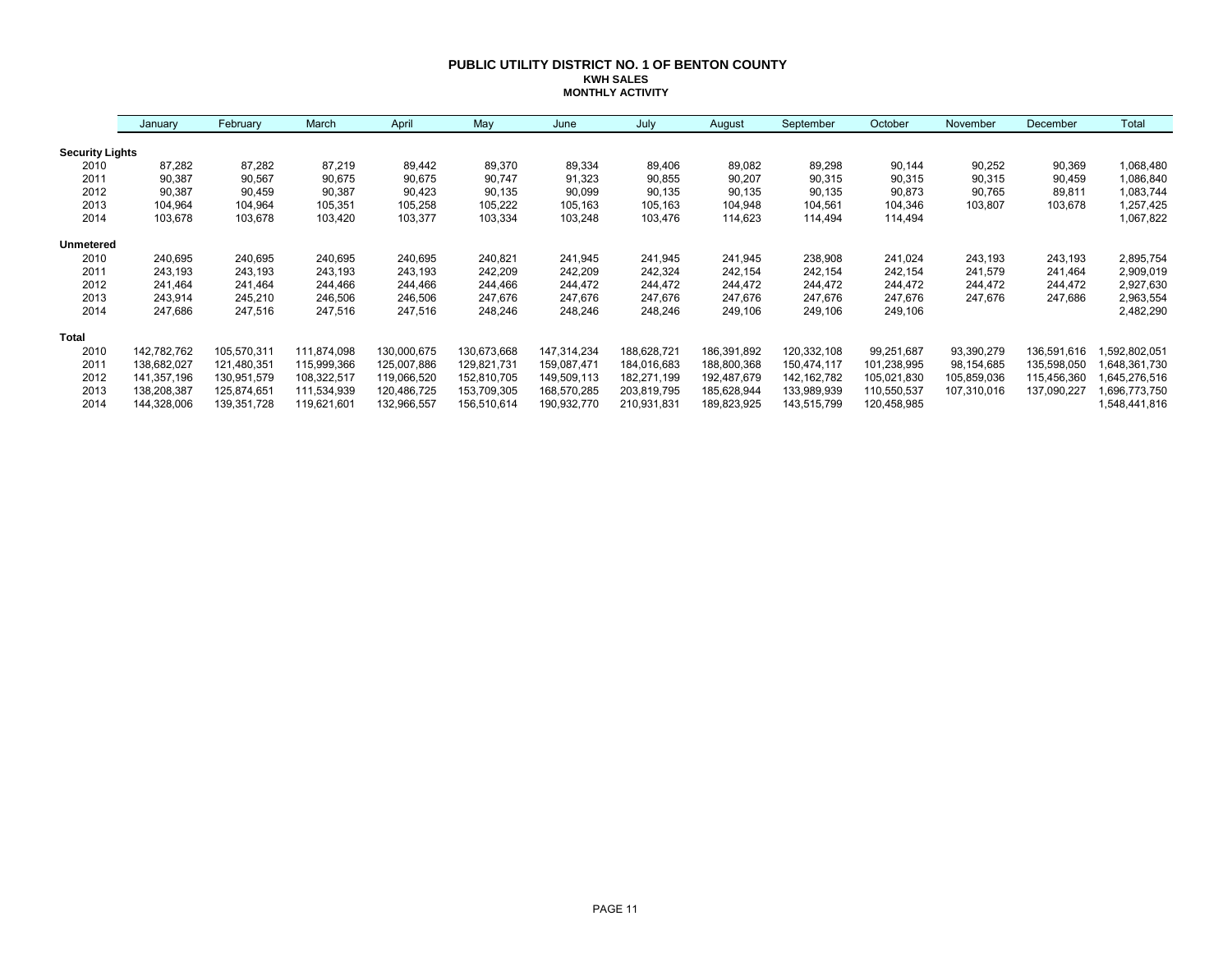### **PUBLIC UTILITY DISTRICT NO. 1 OF BENTON COUNTY CAPITAL ADDITIONS AND RETIREMENTS CURRENT MONTH**

|                                       | <b>BALANCE</b> |                          |                          | <b>BALANCE</b> |
|---------------------------------------|----------------|--------------------------|--------------------------|----------------|
|                                       | 9/30/2014      | <b>ADDITIONS</b>         | <b>RETIREMENTS</b>       | 10/31/2014     |
| <b>INTANGIBLE PLANT:</b>              |                |                          |                          |                |
| Organizations                         | \$28,379       | \$0                      | \$0                      | \$28,379       |
| Franchises & Consents                 | 10,022         |                          |                          | 10,022         |
| Miscellaneous & Intangible Plant      | 29,078         | $\overline{\phantom{a}}$ | $\overline{\phantom{a}}$ | 29,078         |
| <b>TOTAL</b>                          | 67,480         | $\blacksquare$           |                          | 67,480         |
| <b>GENERATION PLANT:</b>              |                |                          |                          |                |
| Land & Land Rights                    |                |                          |                          |                |
| Structures & Improvements             | 1,141,911      |                          |                          | 1,141,911      |
| Fuel Holders & Accessories            |                |                          |                          |                |
| <b>Other Electric Generation</b>      | 261,940        |                          |                          | 261,940        |
| <b>Accessory Electric Equipment</b>   |                |                          |                          |                |
| Miscellaneous Power Plant Equipment   |                |                          |                          |                |
| <b>TOTAL</b>                          | 1,403,851      | $\blacksquare$           |                          | 1,403,851      |
| <b>TRANSMISSION PLANT:</b>            |                |                          |                          |                |
| Land & Land Rights                    | 156,400        |                          |                          | 156,400        |
| Clearing Land & Right Of Ways         | 25,544         |                          |                          | 25,544         |
| <b>Transmission Station Equipment</b> | 832,047        |                          |                          | 832,047        |
| <b>Towers &amp; Fixtures</b>          |                |                          |                          |                |
| Poles & Fixtures                      | 3,974,101      | 2,566                    | (2, 294)                 | 3,974,373      |
| Overhead Conductor & Devices          | 2,998,696      | 25,323                   | (13, 375)                | 3,010,644      |
| <b>TOTAL</b>                          | 7,986,788      | 27,889                   | (15,669)                 | 7,999,008      |
| <b>DISTRIBUTION PLANT:</b>            |                |                          |                          |                |
| Land & Land Rights                    | 1,603,932      | 1,759                    |                          | 1,605,691      |
| Structures & Improvements             | 290,439        |                          |                          | 290,439        |
| <b>Station Equipment</b>              | 36,223,849     | 320,571                  | (70,000)                 | 36,474,420     |
| Poles, Towers & Fixtures              | 18,611,245     | 35,064                   | (22, 536)                | 18,623,773     |
| Overhead Conductor & Devices          | 11,651,132     | 15,129                   | (600)                    | 11,665,661     |
| <b>Underground Conduit</b>            | 31,305,567     | 169,003                  |                          | 31,474,571     |
| Underground Conductor & Devices       | 41,012,733     | 202,358                  | (12, 227)                | 41,202,864     |
| Line Transformers                     | 27,615,201     | 4,368                    |                          | 27,619,569     |
| Services-Overhead                     | 2,871,502      | 5,011                    | (1,971)                  | 2,874,543      |
| Services-Underground                  | 17,975,790     | 52,633                   | (5, 567)                 | 18,022,856     |
| <b>Meters</b>                         | 10,199,572     | 8,964                    |                          | 10,208,536     |
| Security Lighting                     | 873,633        | 2,577                    | (1,208)                  | 875,002        |
| <b>Street Lighting</b>                | 761,403        |                          |                          | 761,403        |
| <b>SCADA System</b>                   | 1,947,123      |                          |                          | 1,947,123      |
| <b>TOTAL</b>                          | 202,943,123    | 817,438                  | (114, 108)               | 203,646,453    |
| <b>GENERAL PLANT:</b>                 |                |                          |                          |                |
| Land & Land Rights                    | 1,130,759      |                          |                          | 1,130,759      |
| Structures & Improvements             | 18,201,228     |                          |                          | 18,201,228     |
| Information Systems & Technology      | 15,156,321     | 32,509                   |                          | 15,188,830     |
| <b>Transportation Equipment</b>       | 7,004,663      |                          |                          | 7,004,663      |
| <b>Stores Equipment</b>               | 54,108         |                          |                          | 54,108         |
| Tools, Shop & Garage Equipment        | 462,061        |                          | (7,088)                  | 454,973        |
| Laboratory Equipment                  | 536,647        |                          |                          | 536,647        |
| <b>Communication Equipment</b>        | 2,400,115      |                          |                          | 2,400,115      |
| <b>Broadband Equipment</b>            | 17,386,479     | 45,984                   |                          | 17,432,462     |
| Miscellaneous Equipment               | 1,120,461      |                          |                          | 1,120,461      |
| <b>Other Capitalized Costs</b>        | 9,665,148      | 7,375                    |                          | 9,672,523      |
| <b>TOTAL</b>                          | 73,117,989     | 85,868                   | (7,088)                  | 73,196,770     |
| TOTAL ELECTRIC PLANT ACCOUNTS         | 285,519,231    | 931,195                  | (136, 865)               | 286,313,562    |
| <b>PLANT HELD FOR FUTURE USE</b>      | 388,589        |                          |                          | 388,589        |
| <b>CONSTRUCTION WORK IN PROGRESS</b>  | 4,089,942      | (443,623)                |                          | 3,646,318      |
| <b>TOTAL CAPITAL</b>                  | \$289,997,761  | \$487,572                | (\$136,865)              | \$290,348,469  |

**\$1,220,839 Amended Budget**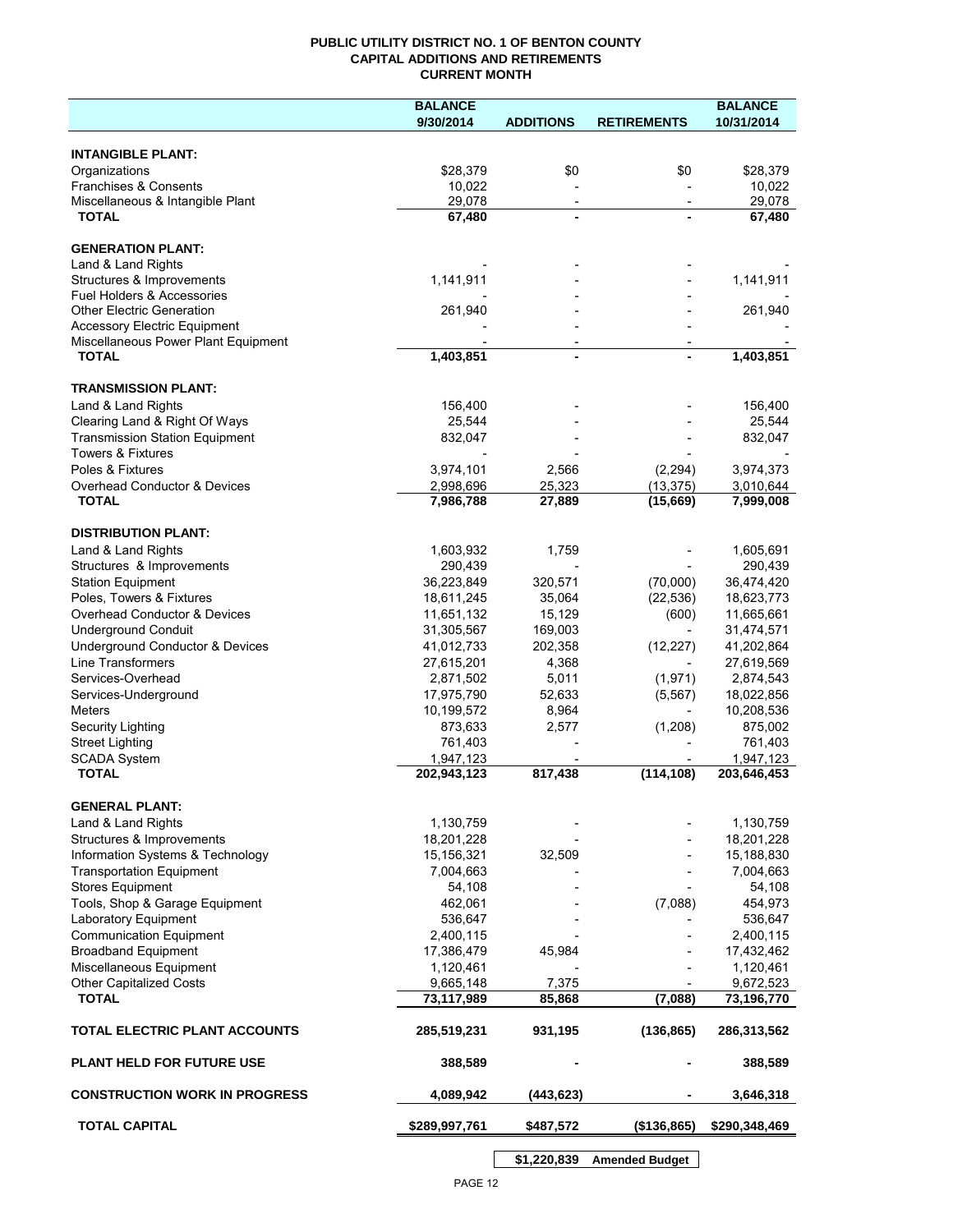## **PUBLIC UTILITY DISTRICT NO. 1 OF BENTON COUNTY CAPITAL ADDITIONS AND RETIREMENTS YEAR TO DATE**

|                                                              | <b>BALANCE</b>           |                          |                          | <b>BALANCE</b>           |
|--------------------------------------------------------------|--------------------------|--------------------------|--------------------------|--------------------------|
|                                                              | 12/31/2013               | <b>ADDITIONS</b>         | <b>RETIREMENTS</b>       | 10/31/2014               |
|                                                              |                          |                          |                          |                          |
| <b>INTANGIBLE PLANT:</b>                                     |                          |                          |                          |                          |
| Organizations                                                | \$28,379                 | \$0                      | \$0                      | \$28,379                 |
| Franchises & Consents                                        | 10,022                   |                          |                          | 10,022                   |
| Miscellaneous & Intangible Plant                             | 29,078                   | $\overline{\phantom{a}}$ | $\overline{\phantom{a}}$ | 29,078                   |
| <b>TOTAL</b>                                                 | 67,480                   |                          |                          | 67,480                   |
|                                                              |                          |                          |                          |                          |
| <b>GENERATION PLANT:</b>                                     |                          |                          |                          |                          |
| Land & Land Rights                                           |                          |                          |                          |                          |
| Structures & Improvements<br>Fuel Holders & Accessories      | 1,141,911                |                          |                          | 1,141,911                |
|                                                              |                          |                          |                          |                          |
| <b>Other Electric Generation</b>                             | 261,940                  |                          |                          | 261,940                  |
| <b>Accessory Electric Equipment</b>                          |                          |                          |                          |                          |
| Miscellaneous Power Plant Equipment<br><b>TOTAL</b>          | 1,403,851                |                          |                          | 1,403,851                |
|                                                              |                          |                          |                          |                          |
| <b>TRANSMISSION PLANT:</b>                                   |                          |                          |                          |                          |
| Land & Land Rights                                           | 156,400                  |                          |                          | 156,400                  |
| Clearing Land & Right Of Ways                                | 25,544                   |                          |                          | 25,544                   |
| <b>Transmission Station Equipment</b>                        | 832,047                  |                          |                          | 832,047                  |
| Towers & Fixtures                                            |                          |                          |                          |                          |
| Poles & Fixtures                                             | 3,974,101                | 2,566                    | (2, 294)                 | 3,974,373                |
| Overhead Conductor & Devices                                 | 2,998,696                | 25,323                   | (13, 375)                | 3,010,644                |
| <b>TOTAL</b>                                                 | 7,986,788                | 27,889                   | (15,669)                 | 7,999,008                |
|                                                              |                          |                          |                          |                          |
| <b>DISTRIBUTION PLANT:</b>                                   |                          |                          |                          |                          |
| Land & Land Rights                                           | 1,584,574                | 21,117                   |                          | 1,605,691                |
| Structures & Improvements                                    | 290,439                  |                          |                          | 290,439                  |
| <b>Station Equipment</b>                                     | 34,955,311               | 1,589,110                | (70,000)                 | 36,474,420               |
| Poles, Towers & Fixtures                                     | 18,384,633               | 361,147                  | (122,007)                | 18,623,773               |
| Overhead Conductor & Devices                                 | 11,467,439               | 287,247                  | (89, 025)                | 11,665,661               |
| <b>Underground Conduit</b>                                   | 30,654,243               | 851,705                  | (31, 377)                | 31,474,571               |
| Underground Conductor & Devices                              | 39,542,205               | 2,147,813                | (487, 154)               | 41,202,864               |
| Line Transformers                                            | 27,002,813               | 715,775                  | (99,018)                 | 27,619,569               |
| Services-Overhead                                            | 2,837,672                | 46,707                   | (9,837)                  | 2,874,543                |
| Services-Underground                                         | 17,537,463               | 520,150                  | (34, 758)                | 18,022,856               |
| <b>Meters</b>                                                | 10,065,338               | 143,198                  |                          | 10,208,536               |
| Security Lighting                                            | 877,500                  | 7,938                    | (10, 436)                | 875,002                  |
| <b>Street Lighting</b>                                       | 792,750                  |                          | (31, 347)                | 761,403                  |
| <b>SCADA System</b>                                          | 1,906,860                | 40,264                   |                          | 1,947,123                |
| <b>TOTAL</b>                                                 | 197,899,240              | 6,732,171                | (984, 958)               | 203,646,453              |
|                                                              |                          |                          |                          |                          |
| <b>GENERAL PLANT:</b><br>Land & Land Rights                  | 1,130,759                |                          |                          | 1,130,759                |
|                                                              |                          |                          |                          |                          |
| Structures & Improvements                                    | 18,194,199<br>15,348,585 | 7,029<br>477,575         |                          | 18,201,228<br>15,188,830 |
| Information Systems & Technology                             |                          |                          | (637, 330)               |                          |
| <b>Transportation Equipment</b>                              | 6,977,704<br>54,108      | 140,174                  | (113, 216)               | 7,004,663                |
| <b>Stores Equipment</b>                                      |                          |                          |                          | 54,108                   |
| Tools, Shop & Garage Equipment<br>Laboratory Equipment       | 443,369<br>519,429       | 18,692<br>22,948         | (7,088)                  | 454,973<br>536,647       |
|                                                              | 2,400,115                |                          | (5,730)                  | 2,400,115                |
| <b>Communication Equipment</b><br><b>Broadband Equipment</b> | 14,730,649               | 2,728,936                | (27, 122)                |                          |
|                                                              |                          |                          |                          | 17,432,462               |
| Miscellaneous Equipment                                      | 1,120,461                |                          |                          | 1,120,461                |
| <b>Other Capitalized Costs</b><br><b>TOTAL</b>               | 9,519,368<br>70,438,747  | 153,155<br>3,548,509     | (790, 486)               | 9,672,523<br>73,196,770  |
|                                                              |                          |                          |                          |                          |
| TOTAL ELECTRIC PLANT ACCOUNTS                                | 277,796,105              | 10,308,570               | (1,791,113)              | 286,313,562              |
|                                                              |                          |                          |                          |                          |
| <b>PLANT HELD FOR FUTURE USE</b>                             | 388,589                  |                          |                          | 388,589                  |
| <b>CONSTRUCTION WORK IN PROGRESS</b>                         | 2,958,673                | 687,645                  |                          | 3,646,318                |
| <b>TOTAL CAPITAL</b>                                         | \$281,143,367            | \$10,996,214             | $($ \$1,791,113)         | \$290,348,469            |
|                                                              |                          |                          |                          |                          |

PAGE 13

**\$13,758,160 Amended Budget**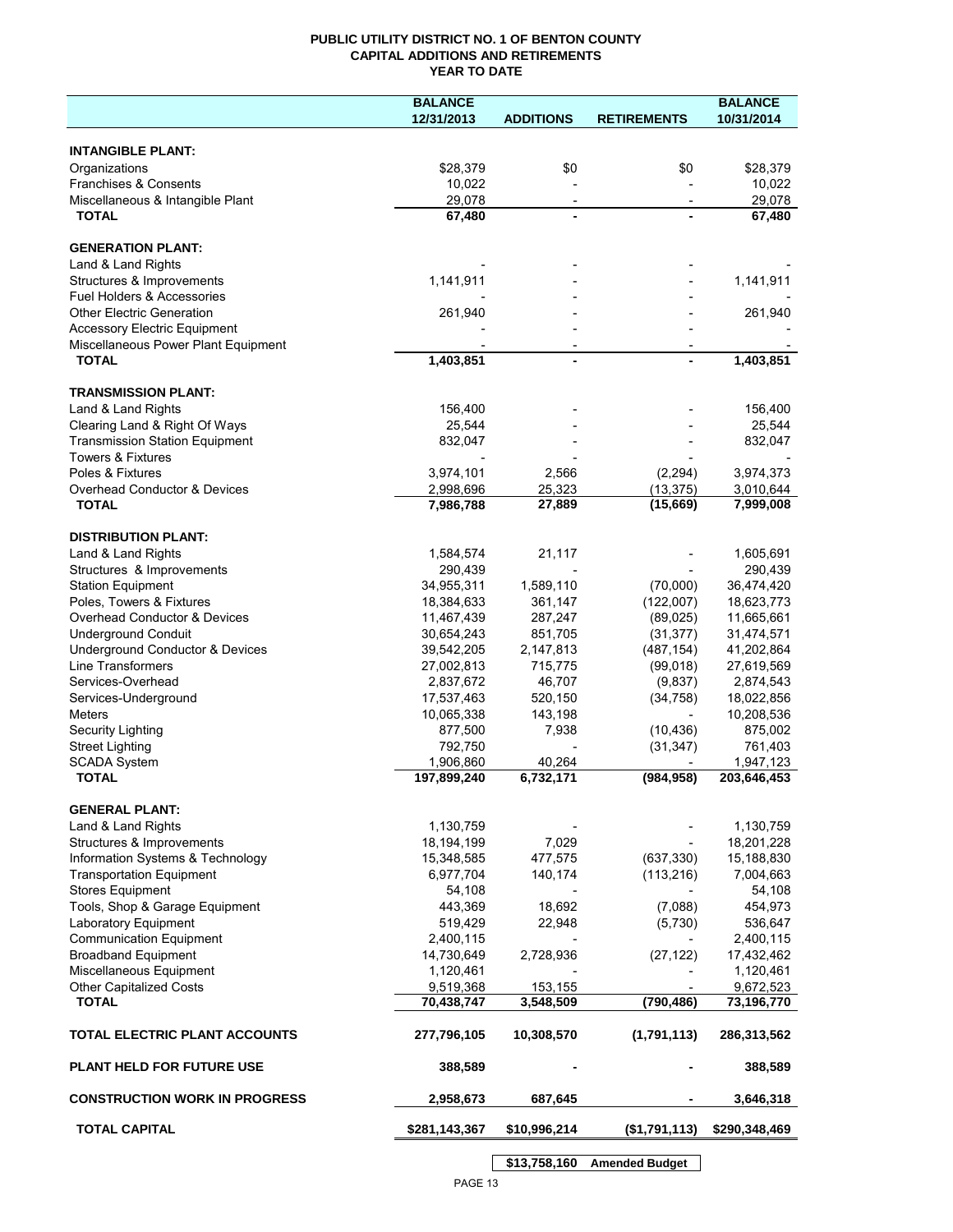## **PUBLIC UTILITY DISTRICT NO. 1 OF BENTON COUNTY STATEMENT OF CASH FLOWS**

|                                                                                                          | <b>YTD</b><br>10/31/2014      | <b>Monthly</b><br>10/31/2014 |
|----------------------------------------------------------------------------------------------------------|-------------------------------|------------------------------|
|                                                                                                          |                               |                              |
| <b>CASH FLOWS FROM OPERATING ACTIVITIES</b>                                                              |                               |                              |
| Cash Received from Customers and Counterparties<br>Cash Paid to Suppliers and Counterparties             | \$125,601,983<br>(92,012,750) | \$12,368,646<br>(9,431,081)  |
| Cash Paid to Employees                                                                                   | (11,092,224)                  | (957, 618)                   |
| <b>Taxes Paid</b>                                                                                        | (10, 581, 604)                | (823, 458)                   |
| <b>Net Cash Provided by Operating Activities</b>                                                         | 11,915,405                    | \$1,156,489                  |
|                                                                                                          |                               |                              |
| <b>CASH FLOWS FROM NONCAPITAL FINANCING ACTIVITIES</b>                                                   |                               |                              |
| Other Interest Expense                                                                                   | (26, 542)                     | (8,945)                      |
| Net Cash Used by Noncapital Financing Activities                                                         | (26, 542)                     | (8, 945)                     |
| <b>CASH FLOWS FROM CAPITAL AND RELATED FINANCING ACTIVITIES</b>                                          |                               |                              |
| <b>Acquisition of Capital Assets</b>                                                                     | (10,637,889)                  | (462, 354)                   |
| Proceeds from Sale of Revenue Bonds                                                                      |                               |                              |
| Cash Defeasance Principal and Interest                                                                   |                               |                              |
| <b>Bond Principal Paid</b>                                                                               | (3,035,000)                   | (3,035,000)                  |
| <b>Bond Interest Paid</b><br><b>Capital Contributions</b>                                                | (2,582,979)<br>3,621,560      | (1, 291, 583)<br>145,038     |
| Sale of Assets                                                                                           | 96,993                        | 14,911                       |
| Net Cash Used by Capital and Related Financing Activities                                                | (12, 537, 315)                | (\$4,628,988)                |
| <b>CASH FLOWS FROM INVESTING ACTIVITIES</b>                                                              |                               |                              |
| Interest Income                                                                                          | 132,979                       | 8,057                        |
| Proceeds from Sale of Investments                                                                        | 8,313,149                     |                              |
| Purchase of Investments                                                                                  | (4,000,280)                   |                              |
| Joint Venture Net Revenue (Expense)                                                                      |                               |                              |
| <b>Net Cash Provided by Investing Activities</b>                                                         | 4,445,848                     | \$8,057                      |
| NET INCREASE (DECREASE) IN CASH                                                                          | 3,797,396                     | (\$3,473,387)                |
| <b>CASH BALANCE, BEGINNING</b>                                                                           | \$18,540,994                  | 25,811,777                   |
| <b>CASH BALANCE, ENDING</b>                                                                              | \$22,338,390                  | 22,338,390                   |
|                                                                                                          |                               |                              |
| <b>RECONCILIATION OF NET OPERATING INCOME TO NET</b>                                                     |                               |                              |
| <b>CASH PROVIDED BY OPERATING ACTIVITIES</b>                                                             |                               |                              |
| Net Operating Revenues                                                                                   | \$21,833                      | (\$874,236)                  |
|                                                                                                          |                               |                              |
| Adjustments to reconcile net operating income to net cash<br>provided by operating activities:           |                               |                              |
| Depreciation & Amortization                                                                              | 10,861,876                    | 1,015,996                    |
| <b>Unbilled Revenues</b>                                                                                 | 2,200,000                     | 100,000                      |
| Misellaneous Other Revenue & Receipts                                                                    | 27,591                        | 5,619                        |
| Decrease (Increase) in Accounts Receivable                                                               | 1,827,305                     | 1,672,902                    |
| Decrease (Increase) in BPA Prepay Receivable                                                             | 500,000                       | 50,000                       |
| Decrease (Increase) in Inventories                                                                       | (15,933)                      | (30,079)                     |
| Decrease (Increase) in Prepaid Expenses                                                                  | (54, 957)                     | 55,437                       |
| Decrease (Increase) in Wholesale Power Receivable                                                        | 807,429                       | 210,272                      |
| Decrease (Increase) in Miscellaneous Assets<br>Decrease (Increase) in Prepaid Expenses and Other Charges | (66, 940)<br>700,192          | (65,000)<br>48,200           |
| Decrease (Increase) in Deferred Derivative Outflows                                                      | 1,060,687                     |                              |
| Increase (Decrease) in Deferred Derivative Inflows                                                       | (218, 192)                    |                              |
| Increase (Decrease) in Warrants Outstanding                                                              | (236, 486)                    | (264, 612)                   |
| Increase (Decrease) in Accounts Payable                                                                  | (3,928,505)                   | (605, 864)                   |
| Increase (Decrease) in Accrued Taxes Payable                                                             | (124, 858)                    | 51,099                       |
| Increase (Decrease) in Customer Deposits                                                                 | 88,271                        | 16,994                       |
| Increase (Decrease) in BPA Prepay Incentive Credit                                                       | (134, 380)                    | (13, 438)                    |
| Increase (Decrease) in Other Current Liabilities                                                         | (526, 761)                    | (134, 689)                   |
| Increase (Decrease) in Other Credits                                                                     | (872, 767)                    | (82, 112)                    |
| Net Cash Provided by (Used by) Operating Activities                                                      | \$11,915,405                  | \$1,156,489                  |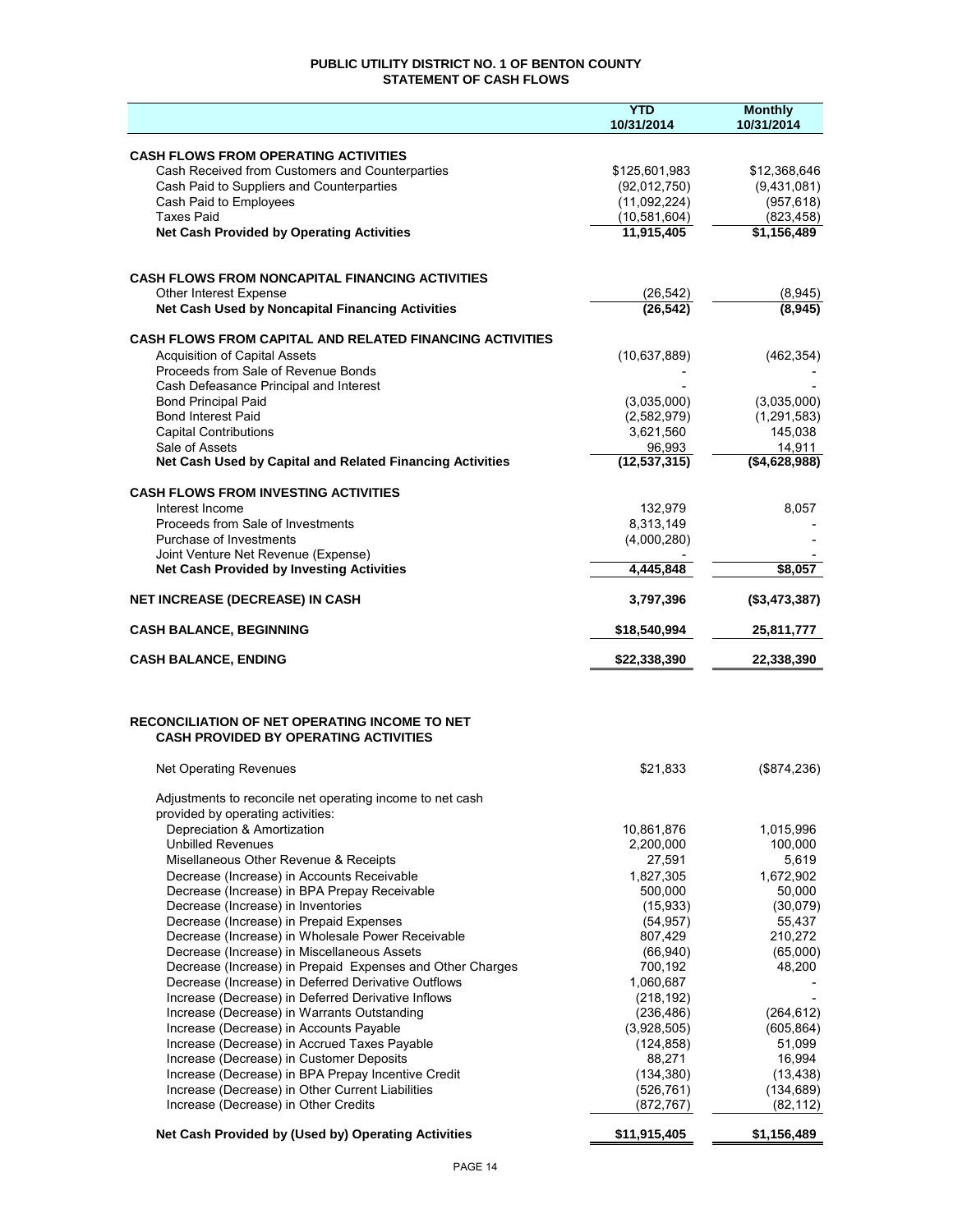#### **PUBLIC UTILITY DISTRICT NO. 1 OF BENTON COUNTY WEATHER STATISTICS October 31, 2014**



|        | <b>Average Precipitation</b> |            |       |       |      |      |      |      |      |      |      |      |        |  |
|--------|------------------------------|------------|-------|-------|------|------|------|------|------|------|------|------|--------|--|
| Year   | Jan                          | <b>Feb</b> | March | April | May  | June | July | Aug  | Sept | Oct  | Nov  | Dec  | Annual |  |
| Normal | 0.94                         | 0.70       | 0.57  | 0.55  | 0.51 | 0.51 | 0.23 | 0.18 | 0.31 | 0.49 | 0.95 | 1.20 | 7.14   |  |
| 2014   | 0.37                         | 1.12       | .00   | 0.38  | 0.24 | 0.26 | 0.04 | 0.88 | 0.16 | 0.77 |      |      | 5.22   |  |
| 2013   | 0.16                         | 0.09       | 0.39  | 0.30  | . 60 | .36  | 0.01 | 0.24 | 0.42 | 0.38 | 0.36 | 0.07 | 5.38   |  |



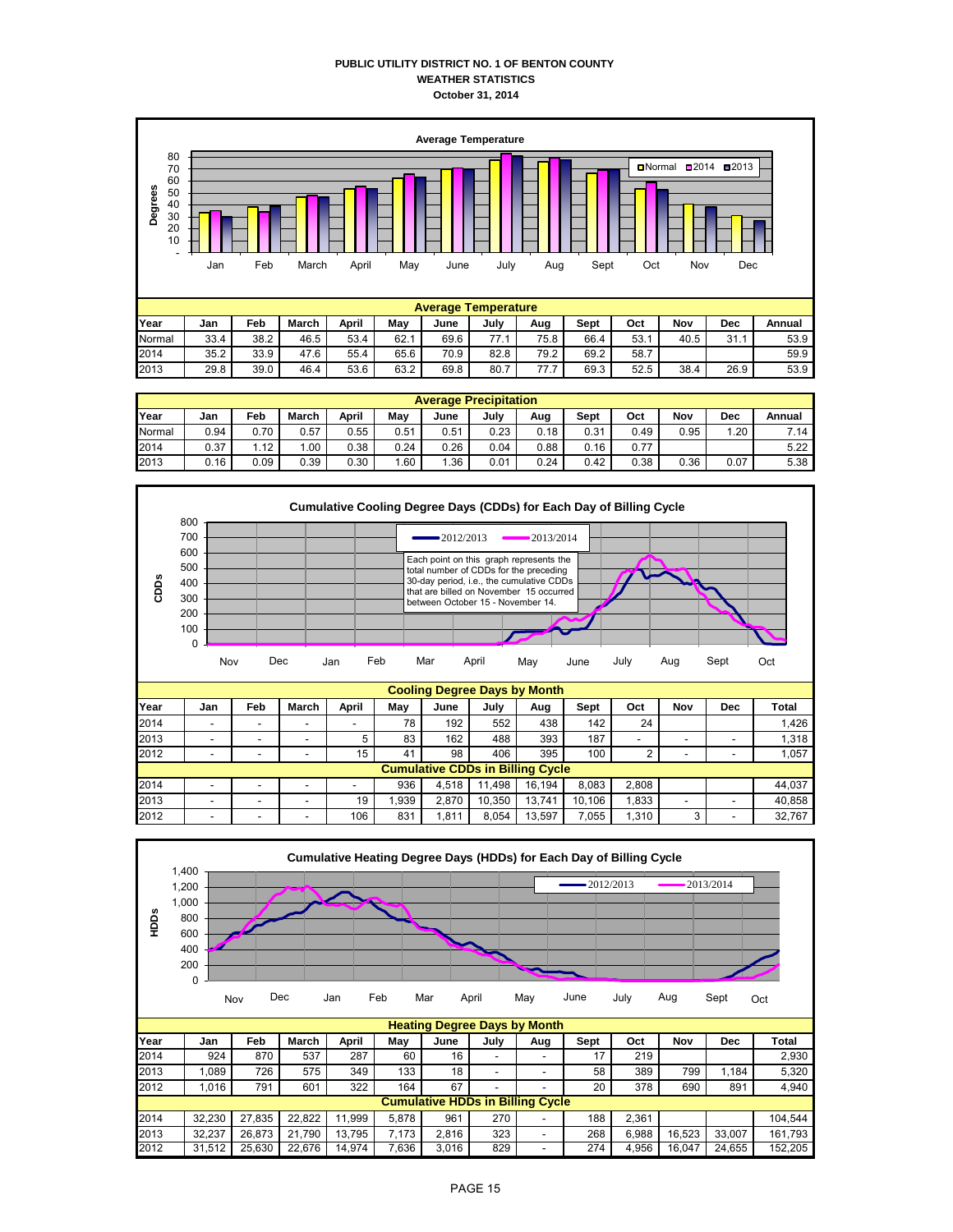#### **PUBLIC UTILITY DISTRICT NO. 1 OF BENTON COUNTY BROADBAND SUMMARY**

#### *October Highlights*

Community First Bank renewed their Kennewick location for a 5 year term and added their Richland branch office to the BPUD network. Baker Produce also connected to the fiber network with 50Mbps, 4 year term. Blue Dog RV and Greater Columbia Behavioral Health upgraded their circuits from 10Mbps to 50Mbps.

|                                                                                                                                    | <b>ACTUALS</b><br>2014   |                                 |                          |           |              |              |                          |                          |                                   |               |                          |              |             |                                  |                             |
|------------------------------------------------------------------------------------------------------------------------------------|--------------------------|---------------------------------|--------------------------|-----------|--------------|--------------|--------------------------|--------------------------|-----------------------------------|---------------|--------------------------|--------------|-------------|----------------------------------|-----------------------------|
|                                                                                                                                    | 2014 Budget              | <b>Amended</b><br><b>Budget</b> | Jan                      | Feb       | <b>March</b> | <b>April</b> | <b>May</b>               | June                     | July                              | <b>August</b> | <b>Sept</b>              | Oct          | <b>YTD</b>  | <b>Budget</b><br><b>Variance</b> | <b>Inception</b><br>to Date |
| <b>OPERATING REVENUES</b>                                                                                                          |                          |                                 |                          |           |              |              |                          |                          |                                   |               |                          |              |             |                                  |                             |
| Ethernet                                                                                                                           | 1,173,081                | 1,498,123                       | \$144,113                | \$149,573 | \$108,205    | \$165,568    | \$110,965                | \$135,571                | \$114,524                         | \$116,955     | \$118,397                | \$117,778    | \$1,281,650 | 216,473                          |                             |
| <b>TDM</b>                                                                                                                         | 148,184                  | 146,284                         | 12,190                   | 12.190    | 12,190       | 12,190       | 12,190                   | 12,190                   | 12,190                            | 12,190        | 12,190                   | 12,190       | \$121,903   | 24,381                           |                             |
| Wireless                                                                                                                           |                          |                                 | 39                       | 39        | 39           | 39           | 39                       | 39                       | 39                                | 39            | 39                       | 39           | \$390       | (390)                            |                             |
| Co-Location                                                                                                                        |                          |                                 | $\sim$                   | $\sim$    | ٠            |              | $\sim$                   | $\sim$                   |                                   | $\sim$        | $\overline{\phantom{a}}$ | $\sim$       | \$0         |                                  |                             |
| Internet Transport Service                                                                                                         | 300.943                  | 135.391                         | 19.040                   | 2.901     | 11.345       | 11,345       | 11.345                   | 11,345                   | 11,345                            | 11.345        | 11,345                   | 11.345       | \$112,701   | 22,690                           |                             |
| <b>Fixed Wireless</b>                                                                                                              | 120,400                  | 98,506                          | 8,543                    | 8,351     | 8,596        | 8,359        | 8,329                    | 8,115                    | 8,036                             | 7,959         | 7,884                    | 7,816        | \$81,987    | 16,519                           |                             |
| Broadband Revenue - Other                                                                                                          | 237,729                  | 283,014                         | 22,148                   | 21,917    | 24.433       | 30,586       | 22,789                   | 23,020                   | 23,020                            | 23,020        | 25,320                   | 23,470       | \$239,724   | 43,290                           |                             |
| Subtotal                                                                                                                           | 1,980,337                | 2,161,318                       | 206,073                  | 194,972   | 164,809      | 228,088      | 165,657                  | 190,281                  | 169,154                           | 171,508       | 175,175                  | 172,639      | \$1,838,355 |                                  |                             |
| NoaNet Maintenance Revenue                                                                                                         |                          |                                 |                          |           |              | 771          |                          |                          | 852                               |               |                          | 852          | \$2,474     |                                  |                             |
| <b>Bad Debt Expense</b>                                                                                                            |                          |                                 |                          |           |              |              | $\overline{\phantom{a}}$ |                          |                                   |               |                          |              | \$0         |                                  |                             |
| <b>Total Operating Revenues</b>                                                                                                    | 1,980,337                | 2,161,318                       | 206.073                  | 194,972   | 164.809      | 228,860      | 165.657                  | 190,281                  | 170.005                           | 171.508       | 175.175                  | 173.490      | \$1,840,829 | 320,489                          | 11,823,186                  |
| <b>OPERATING EXPENSES</b>                                                                                                          |                          |                                 |                          |           |              |              |                          |                          |                                   |               |                          |              |             |                                  |                             |
| Marketing & Business Development                                                                                                   |                          |                                 | $\overline{\phantom{a}}$ |           |              |              |                          |                          |                                   |               |                          |              | \$0         |                                  |                             |
| <b>General Expenses</b>                                                                                                            | 398,079                  | 733,978                         | 9,692                    | 32,878    | 74,463       | 52,307       | 33,502                   | 154,865                  | 249,433                           | 35,178        | 21,345                   | 47,755       | \$711,418   | 22,560                           |                             |
| Other Maintenance                                                                                                                  | 45,000                   | 45,000                          | 2,448                    | 1,021     | 8,497        | 753          | 35,073                   | 35,674                   | 40,213                            | 3,399         | 23,762                   | 867          | \$151,707   | (106, 707)                       |                             |
| <b>NOC Maintenance</b>                                                                                                             | 302,942                  | 302,942                         | (228)                    | $\sim$    | $\sim$       | $\sim$       |                          | $\overline{\phantom{a}}$ |                                   | $\sim$        | $\overline{\phantom{a}}$ | $\sim$       | (\$228)     | 303,170                          |                             |
| Wireless Maintenance                                                                                                               | $\overline{\phantom{a}}$ |                                 | 1,696                    | $\sim$    | 390          | $\sim$       | $\overline{\phantom{a}}$ | ÷.                       |                                   | $\sim$        | 3,091                    | 86           | \$5,263     | (5, 263)                         |                             |
| Subtotal                                                                                                                           | 746.021                  | 1,081,920                       | 13,608                   | 33,899    | 83.350       | 53,060       | 68.575                   | 190.539                  | 289.646                           | 38,577        | 48,198                   | 48.707       | \$868,160   | 213,760                          | 7,733,229                   |
| NoaNet Maintenance Expense                                                                                                         |                          |                                 |                          |           | 754          |              |                          | 858                      |                                   |               | 888                      |              | \$2,500     | (2,500)                          |                             |
| Depreciation                                                                                                                       | 880,006                  | 880.006                         | 99.634                   | 87.741    | 72.238       | 69.164       | 67.852                   | 68,779                   | 69.038                            | 78.266        | 78,266                   | 78,489       | \$769,467   | 110,539                          | 7.633.952                   |
| <b>Total Operating Expenses</b>                                                                                                    | 1,626,027                | 1,961,926                       | 113,242                  | 121,641   | 156,343      | 122,225      | 136,427                  | 260,176                  | 358,684                           | 116,843       | 127,351                  | 127,196      | \$1,640,127 | 321,799                          | 15,367,181                  |
| <b>OPERATING INCOME (LOSS)</b>                                                                                                     | 354,310                  | 199,392                         | 92,831                   | 73,331    | 8,466        | 106,635      | 29,230                   | (69, 896)                | (188, 679)                        | 54,665        | 47,824                   | 46,295       | \$200,702   | (1, 310)                         | (3,543,995)                 |
| <b>NONOPERATING REVENUES &amp; EXPENSES</b><br>Internal Interest due to Power Business Unit <sup>(1)</sup><br><b>Grant Revenue</b> | (380, 327)               | (380, 327)                      | (32, 291)                | (32, 270) | (32, 162)    | (31,682)     | (31, 859)                | (32, 265)                | (26, 548)                         | (32, 626)     | (31, 627)                | (31, 370)    | (\$314,700) | 65,627                           | (5,306,241)<br>215,000      |
| <b>CAPITAL CONTRIBUTIONS</b>                                                                                                       | 10,000                   | 2,059,592                       | 736                      |           |              |              |                          |                          | 2,062,565                         |               | 247,494                  |              | \$2,310,794 | 251,202                          | 6,174,618                   |
| <b>INTERNAL NET INCOME (LOSS)</b>                                                                                                  | (\$16,017)               | \$1,878,657                     | \$61,276                 | \$41,061  | (\$23,696)   | \$74,953     |                          |                          | (\$2,629) (\$102,161) \$1,847,338 | \$22,039      | \$263,690                | \$14,925     | \$2,196,796 | \$315,519                        | (\$2,460,618)               |
|                                                                                                                                    |                          |                                 |                          |           |              |              |                          |                          |                                   |               |                          |              |             |                                  |                             |
| <b>NOANET COSTS</b>                                                                                                                |                          |                                 |                          |           |              |              |                          |                          |                                   |               |                          |              |             |                                  |                             |
| <b>Member Assessments</b>                                                                                                          |                          |                                 |                          |           |              |              |                          |                          |                                   |               |                          | $\mathbf{0}$ |             |                                  | \$3,159,092                 |
| Membership Support                                                                                                                 |                          |                                 | 392                      | 296       | 1.160        | 729          | 1,160                    | 960                      | 1,279                             | 1,651         | 1,465                    | 3,540        | \$12,633    |                                  | 104,914                     |
| <b>Total NoaNet Costs</b>                                                                                                          | \$0                      | \$0                             | \$392                    | \$296     | \$1,160      | \$729        | \$1,160                  | \$960                    | \$1,279                           | \$1,651       | \$1,465                  | \$3,540      | \$12,633    | (\$12,633)                       | \$3,264,006                 |
|                                                                                                                                    |                          |                                 |                          |           |              |              |                          |                          |                                   |               |                          |              |             |                                  |                             |
| <b>CAPITAL EXPENDITURES</b>                                                                                                        | \$889,553                | \$3,058,459                     | \$37,061                 | \$153,816 | \$53,361     | \$18,690     | \$156,490                | \$150,452                | \$2,139,421                       | \$23,334      | \$37,507                 | \$35,469     | \$2,805,602 | \$252,857                        | \$18,325,609                |
| <b>INET CASH (TO)/FROM BROADBAND(2)</b>                                                                                            | \$354,763                | \$80,531                        | \$155,748                | \$6,960   | \$26,183     | \$156,380    |                          | (\$60,568) (\$152,528)   | (\$197,776)                       | \$107,946     | \$334,611                | \$85,774     | \$462,729   |                                  | (\$11,110,040)              |

(1) Internal interest budget is estimated based on cash flow projections (an interest rate of 3.6% is being used).

(2) Includes excess of revenues over operating costs, capital expenditures and NoaNet assessments; excludes depreciation and internal interest to Electric System